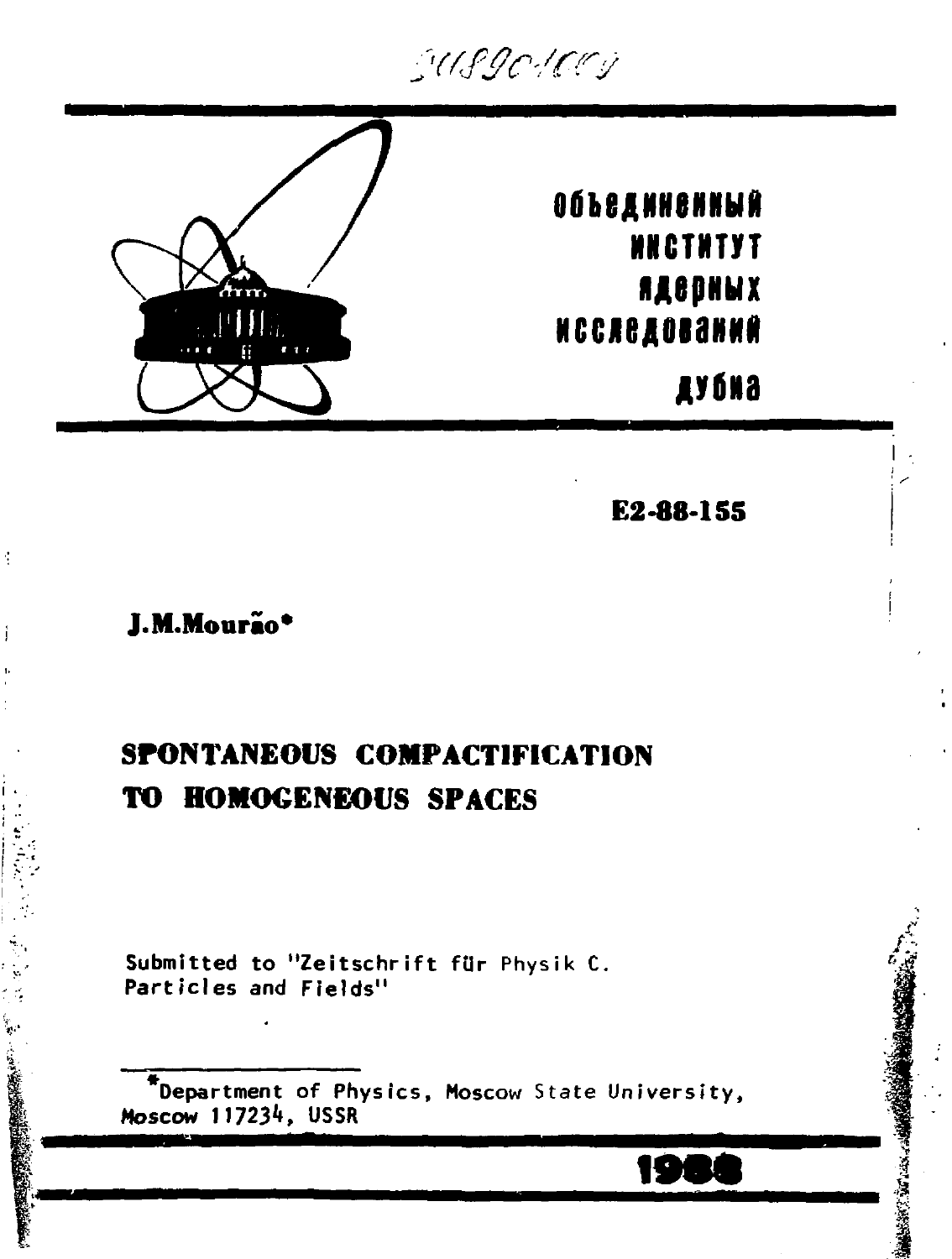#### **I.Introduction ,**

J

i, ċ

**事業時代發生的社会的社会的研究所** 

Lately we have witnessed a growing interest both in the in**terpretation of multidimensional models from the point of view of four-dimensional apace-time (dimensional reduction) /1-6/, and in the development of methods of finding classical solutions of multidimensional Elnstein-Xang-Hille (EYH) equations, corresponding to the factorized structure of space-time:**   $E = M^4 \times K$ , where  $M^4$  is the Minkowski space-time and K is a com**pact "Internal" space with a size of the Flank's length. In the theory of spontaneous compactiflcation (SC) such solutions are treated as vacua of the multidimensional theory /7-15/.** 

**Recently an interesting link between dimensional reduction**  and SC, was discovered /8-10,13/. It consists in the fact that, **on one hand, solutions of EYM equations can be interpreted in four dimensions and, on the other hand, multidimensional background gauge fields leading to SC are easily obtained from certain solutions of the reduced theory (the extreme of the scalar fields potential) /8-14/.** 

**So far the majority of papers on these subjects (especially in SC theory) utilized symmetric coset spaces S/E as internal spaces K. The reason is that the Einstein part of SC equations for symmetric coset spaces is trivially satisfied.** 

**However it is of interest to investigate the general case of coset spaces /13-17/. In the present paper we extend the results obtained by other authors, with the use of a "normal" metric on S/R /13,15/, by taking the most general form of an** 

**1** 

無理の うっこうさん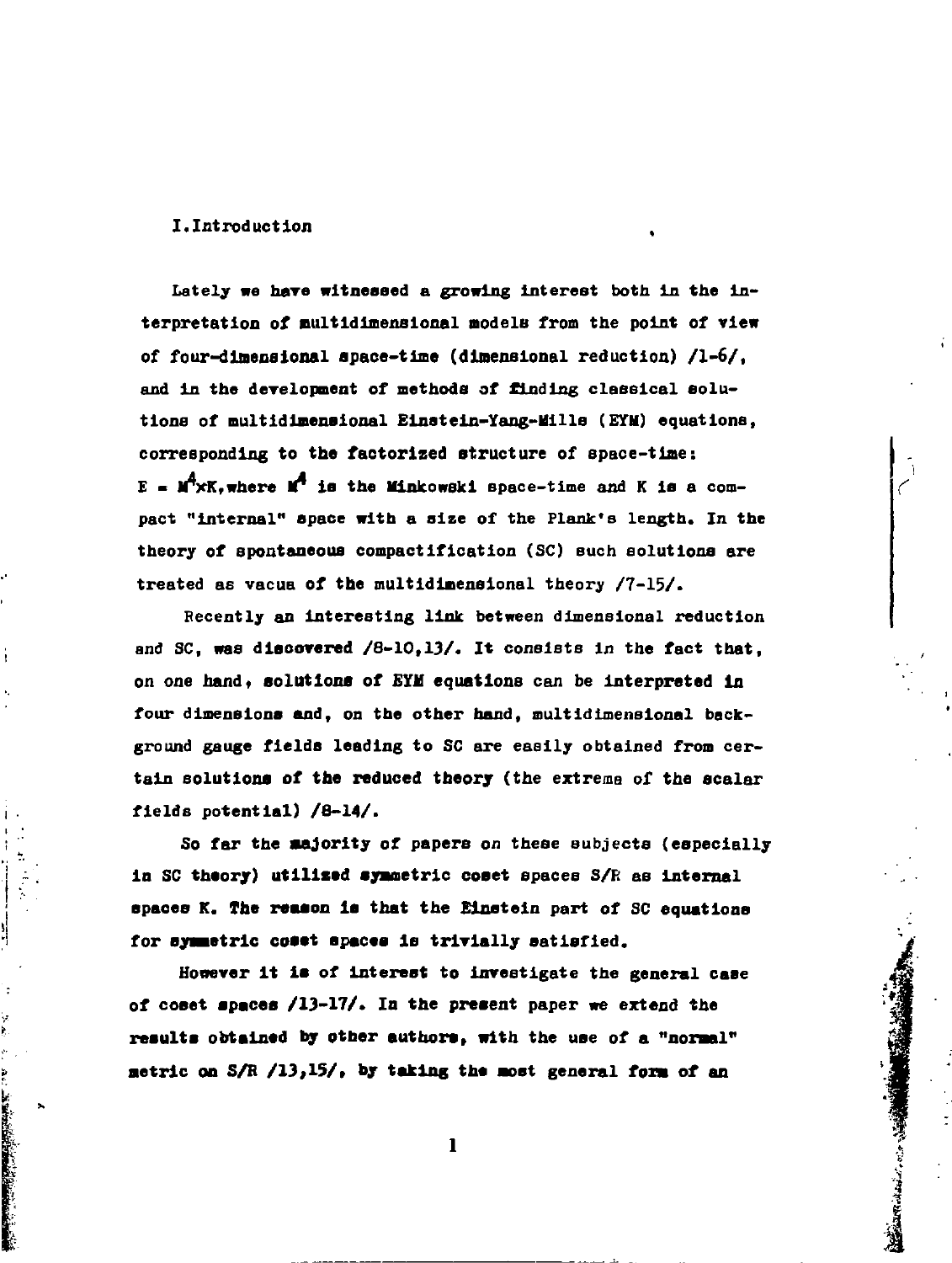**S-invariant metric which gives us a possibility of obtaining a considerably wider set of compactifуing solutions. The normal metric is the metric obtained by one parameter rescaling of a vielbein (see /13,18/) or equivalently is the metric proportio**nal - at the "origin" of S/R (i.e. the coset  $\{e\}$ =R) - to the restriction of the Killing form in  $\mathcal{S}:$  Lie(S) to the second term in the reductive decomposition  $\mathcal{S} = \mathbb{R} \oplus \mathcal{M}$ ,  $\mathbb{R}$  -Lie(R)/19/.

**This paper is organized as follows. In sect.2 we introduce notations and discuss the link between coeet space dimensional reduction (CSDR) scheme and SC theory. In sect.3 we show that Einstein equation in the SC theory Is equivalent to a set of**  nonlinear algebraic equations for the parameters  $\{M\}$  which **define the Riemannian geometry of S/R. If one restricts oneself to the normal metrics on S/R these equations are equivalent to those found in /13.15/. In the last section we apply the developed theory to searching and analysing different solutions leading to spontaneous compactification of extra dimensions to**   $\texttt{six-dimensional non-symmetric space } SO(5)/SU(2) \times U(4)$ . In **addition to the solution with the normal metric and the gauge group G«R-5U(2)x U( 1 )found in /IS/, we find new solutions for a model discussed in /16/. It turns out that in this case there exist no solutions with the normal metric. In this model, as was shown in /16/, the spontaneous symmetry breaking in the reduced theory occurs only for a subset of Invariant metrics on S0(5)/SU(2)x U(1 ) (In /17/ another model wee found with the**  same properties). The solutions of the SC equations correspond **to this subset, i.e. dynamics imposes a spontaneous symmetry breaking.** 

**In the following, the apace symmetry group and the gauge group С are supposed to be compact simple Lie groups.** 

**Bandaloon**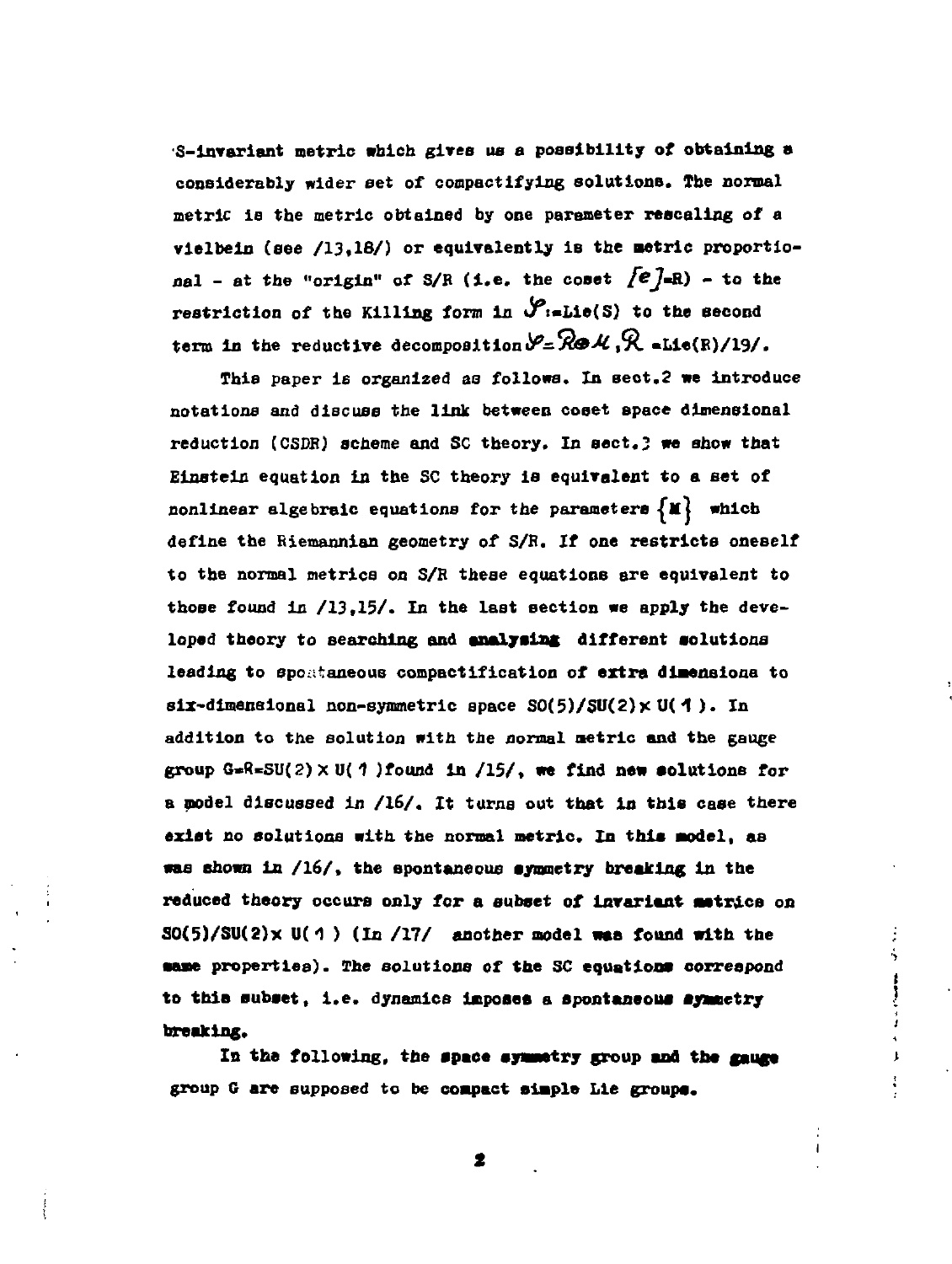#### 2. CSDR Scheme and the SC Equations

We start from the standard EYM action for a coupled system of gravity and gauge fields in 4+d - dimensional space-time

$$
S = S_{gauge} + S_{grav}, \qquad (1a)
$$

where !

A Second Association of the Association of the Contract of the Contract of the Contract of

$$
S_{\text{grauge}} = \frac{1}{8e^2} \int d^{4rd} z \sqrt{-g} \left\langle F_{\text{max}}, F^{\text{max}} \right\rangle \qquad (1b)
$$

$$
S_{grav} = \int d^{md}z \sqrt{-g} \left\{ \frac{1}{16\pi k} R - \Lambda \right\}. \qquad (1c)
$$

here M=0,...,3+d, k and e are 4+d - dimensional gravitational and gauge constants,  $\bigwedge$  is the cosmological constant and  $\langle , \rangle$ denotes the canonical invariant scalar product in the Lie algebra  $\mathcal{G}_{\bullet}$ Lie(G) (for the sake of definiteness both  $\langle , \rangle$  and the canonical scalar product on  $\mathcal{Y}$ -(,), are normalized so that the aquares of the longest roots, with respect to them, equal 2).

As is usual in the SC theory, we look for solutions of aultidimensional EYM equations corresponding to the following factorisation of the space-time  $E: E = M^4 \times S/R$  with a metric of the type  $g = \eta \oplus \gamma'$  (where  $\gamma = \text{diag}(-1,1,1,1)$  is the Minkowski metric and  $\gamma$  is a metric on  $S/R$ ).

If we now make the ansatz  $A_{\mu}=0$  and  $A_{\kappa}=A_{\kappa}(y)$  for the gauge fields (here  $\mathbb{Z}^M = (\mathcal{X}^M, \mathcal{Y}^M), \forall i=0,1,2,3$  and  $\alpha = 1, \ldots, d$ ) we get from the EYM equations the SC equations

$$
R_{\alpha\beta} = -\frac{4\pi k}{e^{\alpha}} \left\langle \mathcal{F}_{\alpha\gamma}, \mathcal{F}_{\alpha}^{\gamma} \right\rangle, \qquad (2a)
$$

$$
\nabla_{\mathbf{x}} F^{\mathbf{x}} + [A_{\mathbf{x}}, F^{\mathbf{x}}] = o . \qquad (2 b)
$$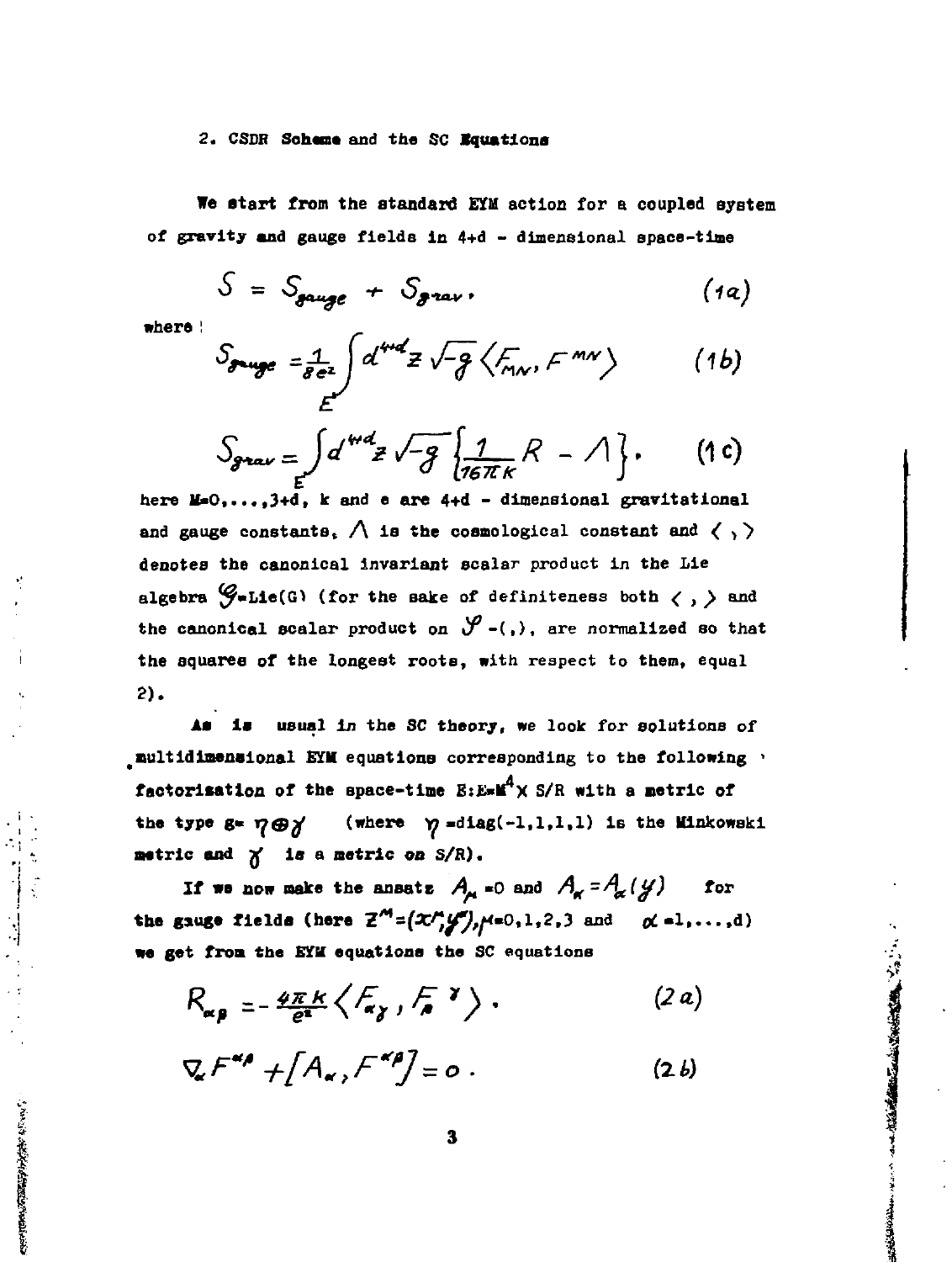For the solutions of  $(2)$  to be solutions of EYM equations we have to choose  $\bigwedge$  in (1C) to be equal to

$$
\Lambda = -(1/8e^{2})\langle F_{\alpha\beta} , F_{\alpha\beta'} \rangle \gamma^{\alpha\alpha'} \gamma^{\beta\beta'}
$$

Let us restrict ourselves to S - symmetric solutions  $\chi_{\mathbf{d},\mathbf{B}}$ and  $A_{t}$  of SC equations. As is usual in CSDR scheme the S symmetry of the theory meane that physical observables are invariant under the action of S, i.e.,  $\chi$  remains invariant, whereas  $A_{\alpha}$  undergoes a gauge transformation  $/1,2/$ .

The S-symmetry turns out to be very important in solving SC equations, because, in the class of S-symmetric fields, this very complicated set of nonlinear differential equations is equivalent to a set of nonlinear algebraic equations. This is because S-symmetry enables us to solve SC equations at one point  $\mathcal{Y}_o \in S/R$  and then to extend the solutions to the whole S/R.

The aim of SC theory is to find solutions of EYM equations which could be interpreted as vacuum expectation values of the bosonic fields g and  $A_M$ 

$$
\left\langle \mathcal{J}_{MN} \right\rangle_{o} = \begin{pmatrix} P_{\mu\nu} & o \\ o & \gamma_{\kappa\rho} \end{pmatrix} , \left\langle A_{M} \right\rangle_{o} = \left( o, A_{\kappa} \right).
$$

**Therefore S-eymmetry of the fields is naturally required by the space homogeneity of vacuum solutions.** 

**Besides finding solutions of (2) various physical properties of these solutions, for example, stability under classical fluctuations /8,14,20/, are analysed in literature. Below we will propose, in agreement with /8,13/, a physical classification for SC solutions.**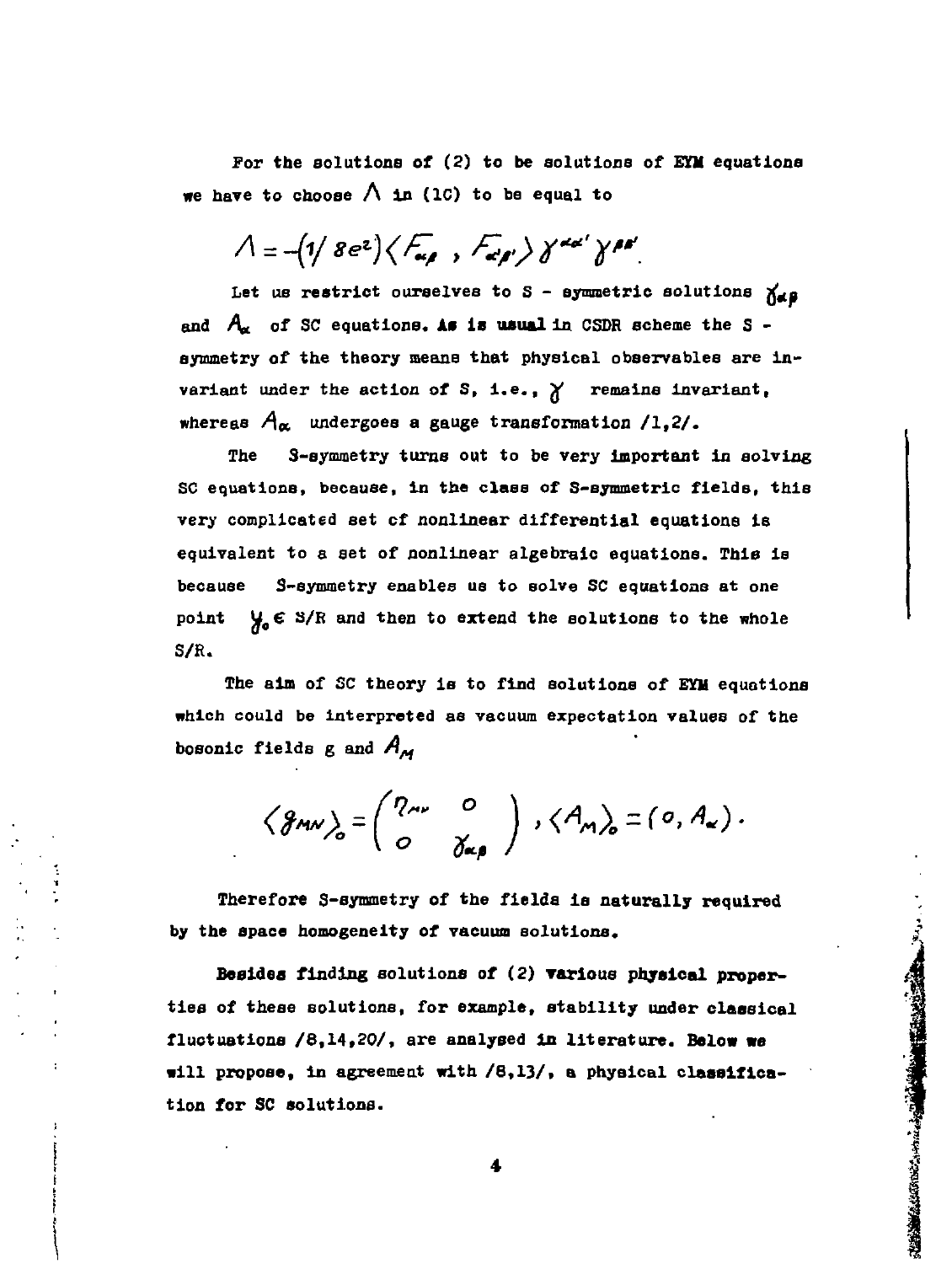It appears that the CSDR scheme is very useful in finding and interpreting S-symmetric solutions of (2b) /8-13/. Let us summarize for later convenience the main aspects of this scheme when applied to the dimensional reduction of pure gauge theories. It is well known /1,2,21/ that every S-symmetric gauge field  $A_M(x,y)$  on  $M^4 \times 3/R$  defines a homomorphism  $\tau$ :  $R \rightarrow G$ . Moreover, this field is in a one-to-one correspondence with a pair of objects on  $\mathbf{M}^4$ :  $\left\{ \widetilde{A}_{\mu}(\mathbf{x}), \phi(\mathbf{x}) \right\}$ where  $\widetilde{A}_{\mu}(x)$ is a gauge field with the gauge group H, H=  $\int g \epsilon G$ ,  $g \tau(r) g^{-1}$ =  $\mathcal{I}(7)$  for all  $2 \in \mathbb{R}$  (i.e. the centralizer of  $\mathcal{I}(R)$  in G) and  $\phi(x)$ is, for all x e M<sup>4</sup>, a linear mapping  $\phi(x)$ :  $\mathcal{H} \rightarrow \mathcal{G}$ pertinent to the scalar fields on  $M^4$  and satisfying the constrainta

$$
Ad\,\mathcal{C}(\tau)\circ\cancel{\phi}(x)=\cancel{\phi}(\tau)\circ Ad\,\tau\ ,\ \ \text{for all}\ \tau\,\epsilon\,R,\qquad(3)
$$

which are a reminder of the S-symmetry of  $A_{\mathbf{M}}$ . Conversely  $A_{\mathbf{M}}$ can be reconstructed from  $\left\{ \widetilde{A}_{\mu}(x), \phi(x) \right\}$  as follows. Let  $\delta(y) \in \mathcal{S}$ 

be representatives in cosets of wik (i.e. a local section in the principal fibre bundle  $S \rightarrow S/R$ ). The Cartan  $1$ -form on S/R is defined as the pull back of the canonical left invariant form on the group S

$$
e_y = \sigma(\dot{y}) \ d\sigma(y), \qquad (4a)
$$

$$
e = \widetilde{\mathcal{T}}^a \mathcal{T}_a + \widetilde{\mathcal{T}}^m \mathcal{T}_m = \omega + \Theta , \qquad (4b)
$$

where  $\left\{T_A\right\} = \left\{T_a, T_m\right\}$ ,  $T_a \in \mathcal{R}$ ,  $T_m \in \mathcal{M}$ <br>orthonormal basis for  $\mathcal{S}$ :  $(T_A, T_B) = -\delta_{AB}$ . is an Then

医血管反应 深 医复量法

A PARTICULAR CONTRACTOR AND THE CONTRACTOR CONTRACTOR

$$
\mathcal{T} z \text{ ad } \mathcal{T}_A \text{ ad } \mathcal{T}_B = - C_s^S (\text{Ad}) \, \delta_{AB} \,, \tag{5}
$$

 $C_2^S(Ad)$  being the eigenvalue of the quadratic Casimir of S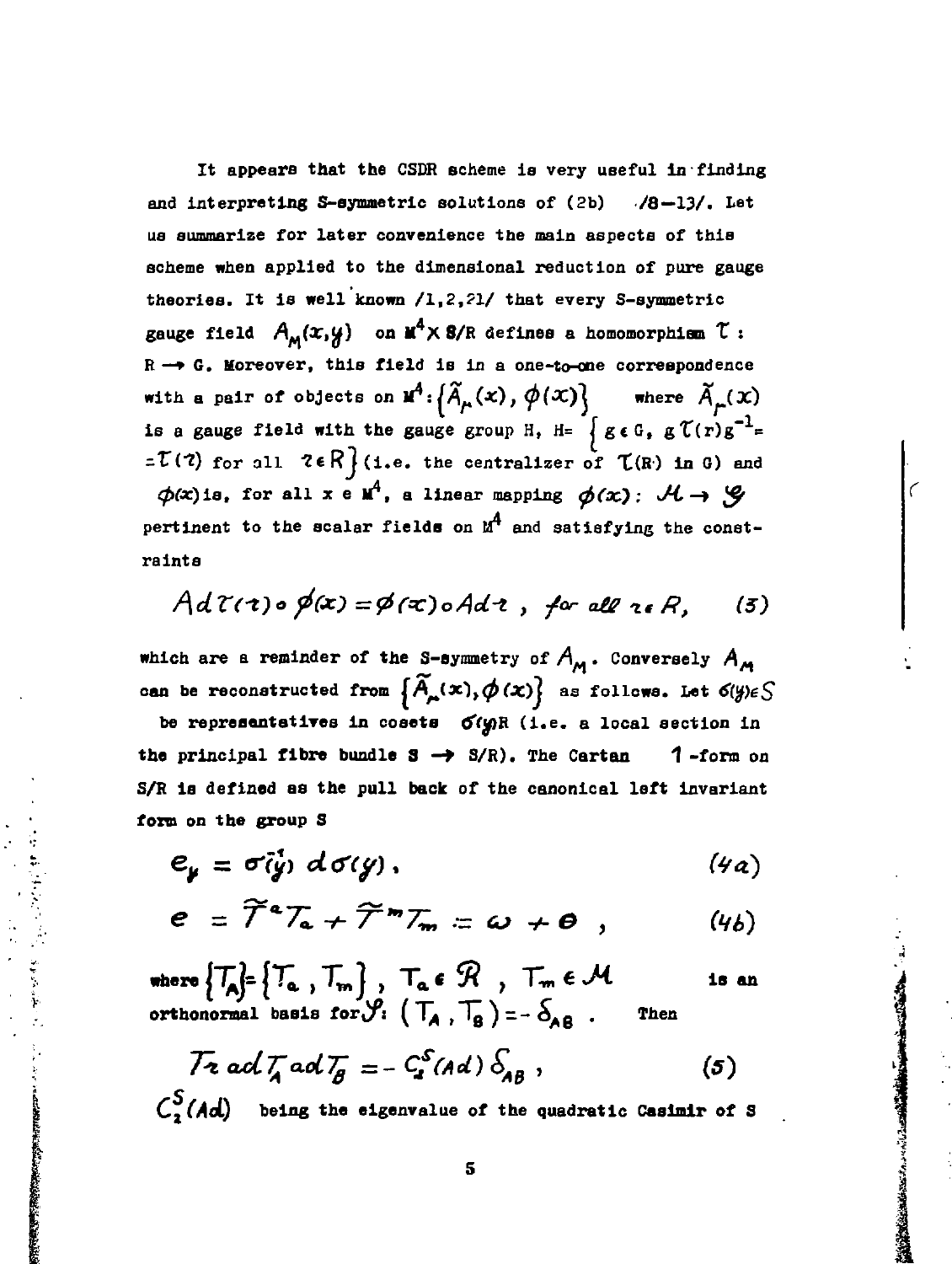in the adjoint representation, and the structure constants  $C_{AB}$ are totally antisymmetric and real in this basis.

The S-symmetric gauge field corresponding to  $\{\widetilde{A}_{\mu}(\bm{x}), \phi(\bm{x})\}$ has the form

$$
A_{x,y} = \widetilde{A}_{\mu}(x) dx^{\mu} + \mathcal{I}(a\lambda) + \phi(x) (\theta_{\mu}). \quad (6)
$$

Here we designate the homomorphism of the Lie algebra  ${\mathcal R}$  to  $\mathcal{Q}_j$  induced by  $\mathcal{C}: \mathbb{R} \longrightarrow \mathbb{G}$  with the same letter. Using the properties of  $\widetilde{A}_{\mu}$ ,  $\widetilde{C}$ ,  $\phi$  and the definition (4), it is easy to prove that the field  $A_{\mathcal{M}}(x,y)$  defined by (6) is really S-symmetric. With the help of the Maurer-Cartan equations for  $e_{y}$  /14,21/ we evaluate the field strength of  $A_{x,y}$  $f_{\mu\nu}(x,y) = \tilde{f}_{\mu\nu}(x) = \partial_{\mu}\tilde{A}_{\nu}(x) - \partial_{\nu}\tilde{A}_{\mu}(x) + \left[\tilde{A}_{\mu}(x), \tilde{A}_{\nu}(x)\right]$  $f_{\text{max}}(x, y) = \widetilde{T}^m_{\alpha}(y) f_{\text{min}}(x) = \widetilde{T}^m_{\alpha}(y) \partial_x^j \phi_m(x),$  $(7b)$  $F_{\alpha}$   $(x,y)$  =  $\widetilde{T}^{m}$   $_{\alpha}(y)$   $\widetilde{T}^{n}$   $_{\beta}(y)$   $F_{mn}(x)$  =  $(7c)$  $=\widetilde{\mathcal{T}}_{\alpha}^{m}(y)\widetilde{\mathcal{T}}_{\rho}^{m}(y)\big\{[\phi_{m}\,\alpha v,\,\phi_{n}(x)]-(\phi_{mn}\,\,\widetilde{\mathcal{L}}_{\alpha}-\mathcal{C}_{mn}\,\,\phi_{k}(x)\big\},$ where  $\mathcal{D}_{\mu}$ ,  $\varphi_{m}(x) = \partial_{\mu} \varphi_{m}(x) + \sqrt{A}_{\mu}(x), \varphi(x)$ ,  $\mathcal{T}_{\alpha} = \mathcal{T}(T_{\alpha})$ and  $\phi_m(x) = (\phi(x))(T_m)$ .

For S-symmetric  $A_M$  and S-invariant metric  $g$  ( $\gamma_{mn}$  = const) the Lagrangian in (1b) does not depend on y and therefore integrating over it we get a four-dimensional action of a minimally coupled Yang-Mills-Higgs system for the pair  $\{\widetilde{A}_{\mu}\, , \, \phi\}$ 

$$
\mathcal{S}_{\text{p--p}} = \frac{\text{Vol}(SP)}{\text{Re} \, \mathcal{N}} \Big[ d^4x \Big\{ \langle \tilde{F}_\mu, \tilde{F}^{\mu\nu} \rangle + 2 \langle \tilde{Q} | \phi_\mu, \partial^{\nu} \phi_\nu \rangle \Big\}^{\text{max}} \cdot \sqrt{\langle \phi \rangle} \Big], \quad (8)
$$

where Vol(S/R) is the volume of S/R, and V ( $\phi$ ) is a quartic self-interaction potential

$$
\bigvee (\phi) = -\left\langle F_{mn}, F_{n\ell} \right\rangle \bigvee^{mn} \bigvee^{n\ell} .
$$
 (9)  
defined with the help of (70).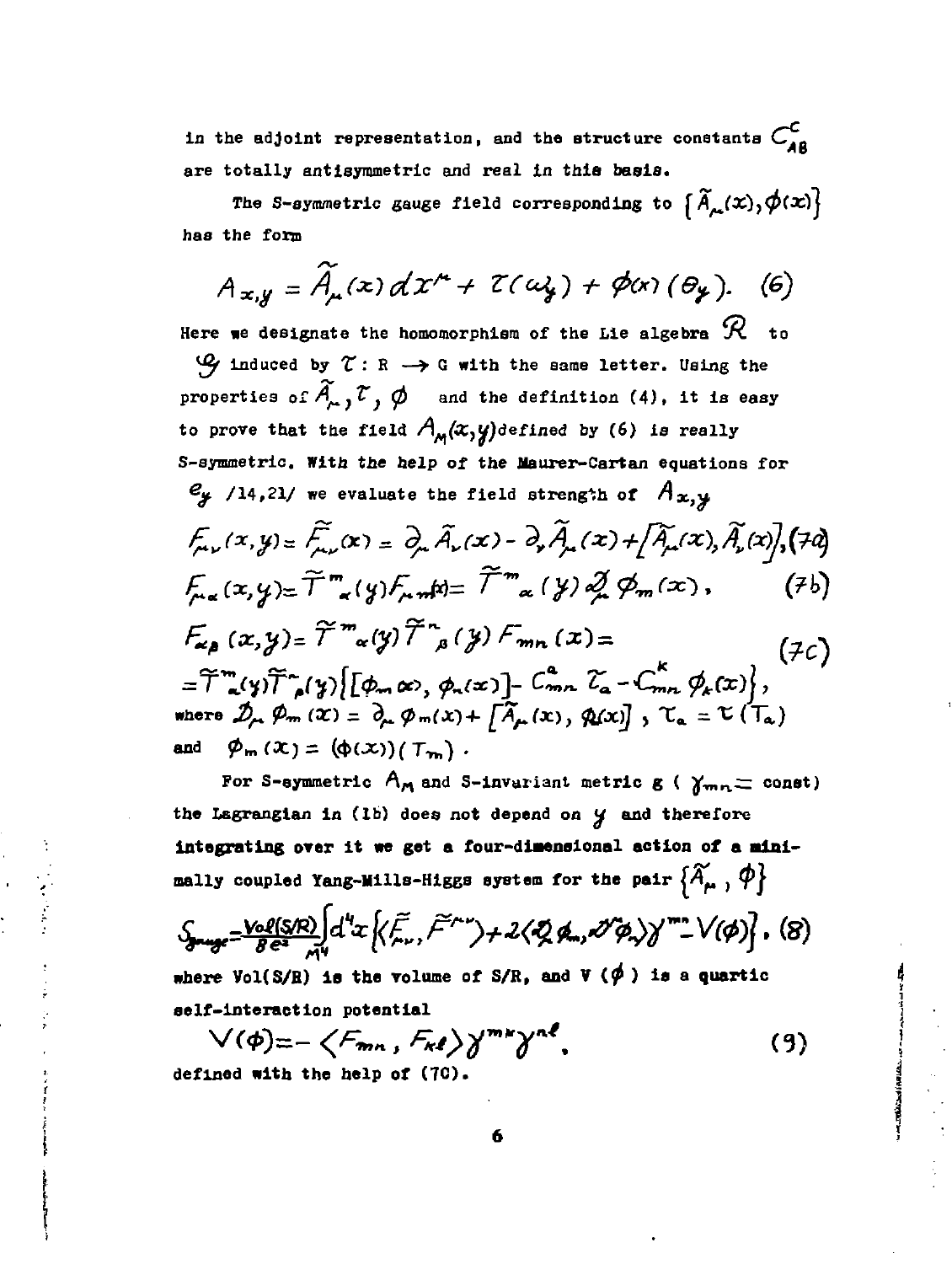**If we now put the ansatz used in (2),**  $\widetilde{A}_{\mu} = 0$  and  $\partial_{\mu} \phi = 0$ **into (8), we obtain the effective action**  $S_{eff} = V(\phi)$  **with constralnts (3) for S-aymraetric solutions of (2b) (in agreement with the fact that extreme in the class of S-aymmetric fields are extreme in the class of al l fields /22/) . This Important method of obtaining solutions of (2b) was developed in /8-14/ , and it gives us an algorithm to find solutions of SC equations.** 

Step 1. Find all linearly independent solutions of(3)  $\phi^{\prime}$  (by **utilizing Scour's lemma) and introduce the unconstrained scalar fields**  $\{f\}$  :  $\phi = \phi^L f$ , . Express the general S-invariant **metric Y on S/R as function of a set of parameters fll]**  with dimension of mass (similar to the components  $\phi_m$ , the S-symmetry does not allow the components  $\chi_{m}$  to be independent **(see next section)). The SC equations transform into equations**  for these two sets  $\{f\}$  and  $\{M\}$ .

Step 2. Find an extremum of  $V([f], {K})$ , taking  ${K}$ **as conatanta** 

 $\{f^{ext}\} = \{f^{ext}\} (\{M\})$ .

この「そのことになっている」ということになると、そのことを見ると、「そのことを見るので、「そのこと」ということになっている。

Substitute this value and  $\widehat{A}_{\mu}$ =0 in (6) and obtain a solution of (2b) for the metric  $\chi(\{u\})$ .

**Different methods of finding extrexa of** *V* **have been stu**died in literature /5,13/. We will assume that these extrema **are known to us (in the simpler cases they can be found triviall y (aee sect.4)). For a more detailed analysis of step 2. see /8-14/ .** 

**Step 3. Put**  $\mathcal{J}(\lbrace \mathbf{M} \rbrace)$  and  $\{f^{ext}\}(\lbrace M \rbrace)$  into (2a). The **number of equations coincides with the number of unknown parameters** *Ы]* **(ses next section).** 

**7** 

「大学のことのことを、これに、これに、このことを、「大学のことを、このことを、「大学のことを、このことを、「このことを、」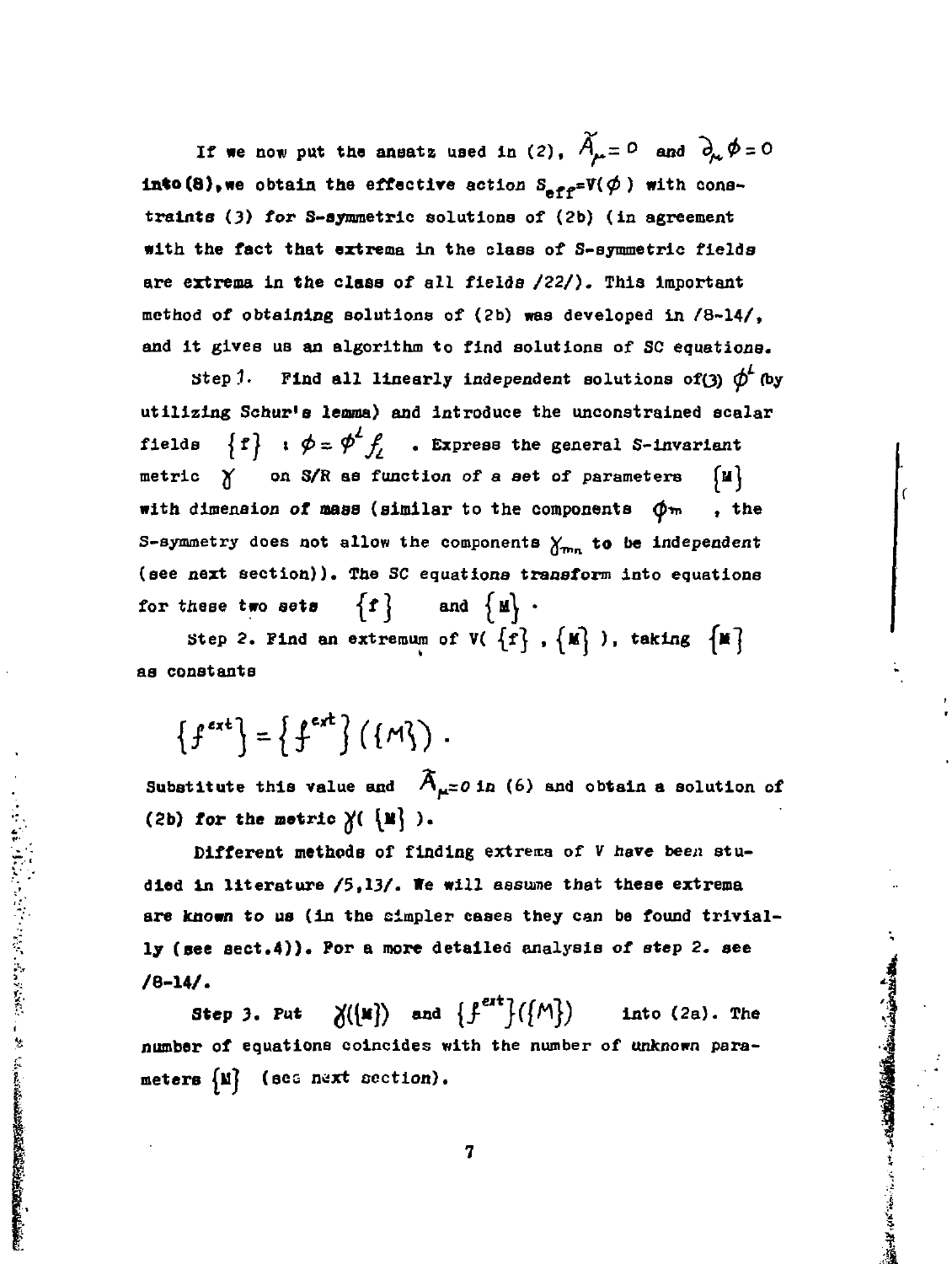Therefore if  $\chi((M^{\text{[0]}}))$  is a solution of equation (2a), **the solution of** SC equations is given by

 $A_y = \mathcal{E}(\omega_y) + f^{ext}(M^{\omega}) \phi^t(\theta_y),$  $\chi = \chi(\{M^{\omega}\})$ .

Notice that  $\{f\}=0 \Leftrightarrow \phi = 0$  is almost always an extremum of the potential. More precisely, it was shown in /14/ that for  $\phi$ =Onot to be an extremum of V, it is necessary that there exist representations in  $ad\mathcal{R}$  and  $ad\mathcal{R}(\mu)$  equivalent to each other, where  $\mathsf{ad}\mathcal{R}(\mathcal{M})$  denotes the representation of  $\mathcal{R}-$  in  $\mathcal{M}$ induced by the commutation relations of  $\mathcal P$  . For symmetric spaces  $S/R$   $\phi = 0$  is a local maximum and thus the potential leads to spontaneous symmetry breaking of the reduced theory /6,14/. If we choose  $\varphi^{ext} = O$  the steps **1.** and **2.** are carried out trivially.

If we have two solutions of (2), the one corresponding to the absolute minimum of  $V$  ( $\phi$ ) (Higgs vacuum) and the other corresponding to another extremum, then we can expect that the second is not stable with respect to the first one /8.14/. In /8/ the solutions corresponding to the absolute minimum were called stable compactifying EYM solutions. We shall denote them by SCS while the solutions which are not SCS will be denoted by HSCS.

Recall that, for a given model (i.e. for a given triple  $[**S/R**, **G**, **T**]$ ), SCS may not exist. An example is the case when  $\tau$ can be extended to a homomorphiam of S to G. Besides not having SCS, models with such **Y** do not lead to chiral fermions after the dimensional reduction procedure /2,23/ .

かくしょう アイティー

If the isotropy group  $R$  is simple, it is not easy to find physically interesting models with homomorphism  $\tilde{\tau}$  which cannot

**8** 

「今日は国家の事実を大きなので、「大きなので、そうなので、そうなので、そうなので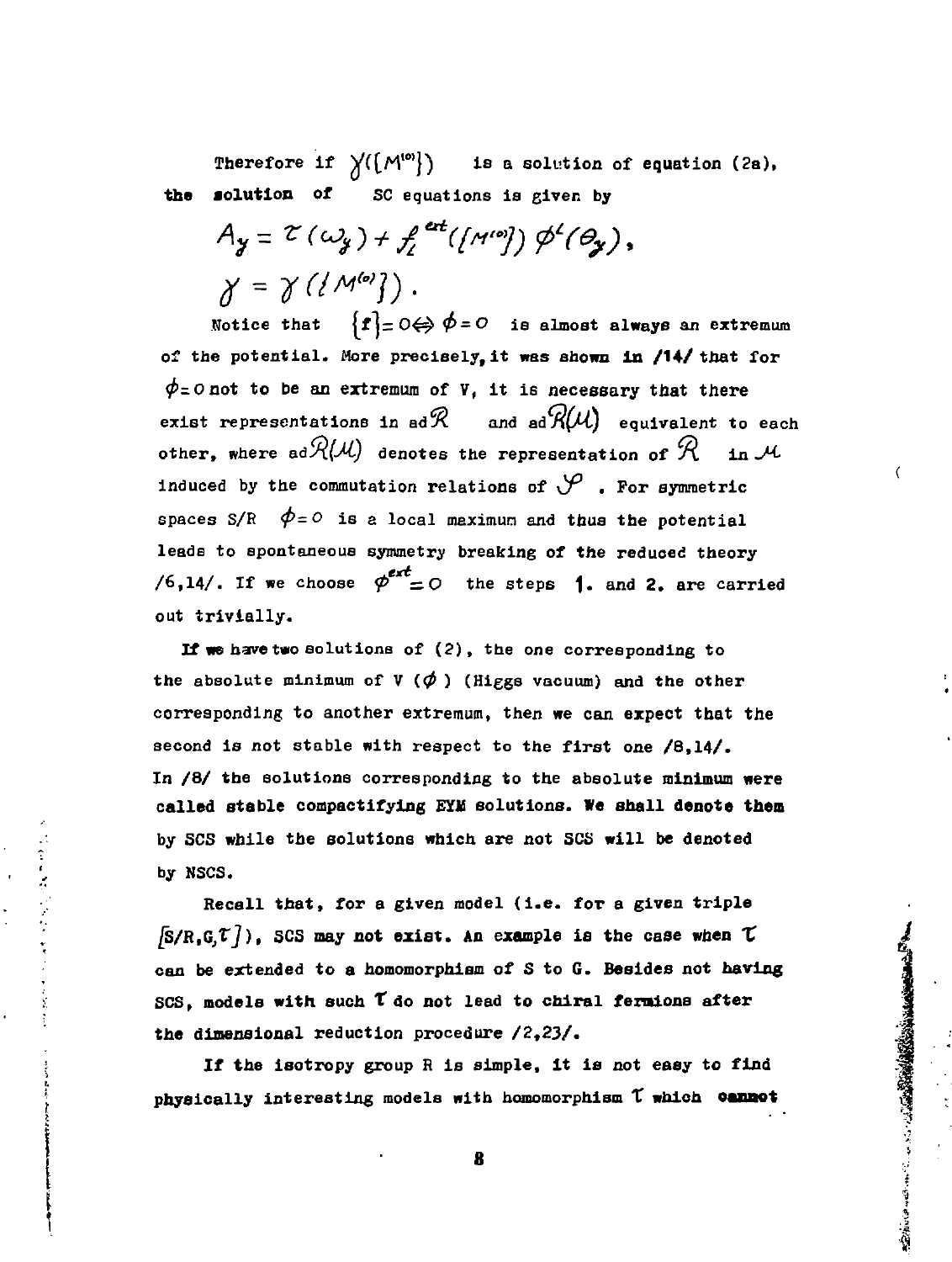be extended. In /6/ with the use of non-regular embeddings  $\mathcal{L}(R)$ c  $\subset$ G models  $\int S/R=S^{n}$ =SO(n+1)/SO(n),  $\mathcal{L}$ , SU(nj+m) with nonvanishing v.e.v. of the potential and thus with SCS /12/ were found.

In the case of nonsimple R there exist an easy way of preventing  $\zeta$  from being extended to a homomorphism of S. Let  $\lambda_i$  be the ratios of the indices of the embeddings  $\mathfrak{C}(\mathcal{R}_i) \subset \mathcal{G}$ and  $\mathcal{R}_i \subset \mathcal{V}$  (1.e.  $\lambda_i = \langle \mathcal{I}(\lambda_i), \mathcal{I}(\lambda_i) \rangle / (\lambda_i, \lambda_i)$  for all  $\gamma_i : \gamma_i \neq 0$  and  $\gamma_i \in \mathcal{R}_i$  = Lie  $(\mathbb{R}_i)$ , where  $\mathcal{R}_i$  are ideals in  $\mathcal R$ ). For  $\mathfrak r$  to be extended to a homomorphism of S it is necessary that all  $\lambda_l$  are equal to each other. It was shown in /3/, for  $S/R = \mathbb{C} P^m = SU(m+1)/SU(m) \times U(1)$  and  $S/R = G_{2,m+2}(\mathbb{R}) =$  $\approx$  80(m+2)/80(m)  $\times$  80(2) and for a wide class of classical simple Lie groups G, that there are interesting Higgs models with

 $\lambda_1 \neq \lambda_2$  and therefore with SCS. Another possibility is to utilize a non injective homomorphism (/17/. Formally this situation corresponds to the vanishing of some indices  $\lambda_i$ . Explicit formulae for multidimensional SCS in local coordinates were derived in /10/.

Notice that an SCS may not lead to spontaneous symmetry breaking in the reduced theory. Indeed it is known that for non-symmetric spaces  $\{f\}=O$  can be the absolute minimum of V /14.16.17/ and thus for such SCS no symmetry breaking occurs. Since these two situations are very different physically, we will distinguish the SCS leading to spontaneous symmetry breaking (SBSCS) from the others (NSBSCS). Thereby we come to the following classification of solutions of SC equations

**Communication** 

 $CS$   $\begin{cases} NSCS \\ SCS \end{cases}$   $\begin{cases} NSBSCS \\ SBSCS \end{cases}$ 

contact the contact and a statement of the contact of the contact of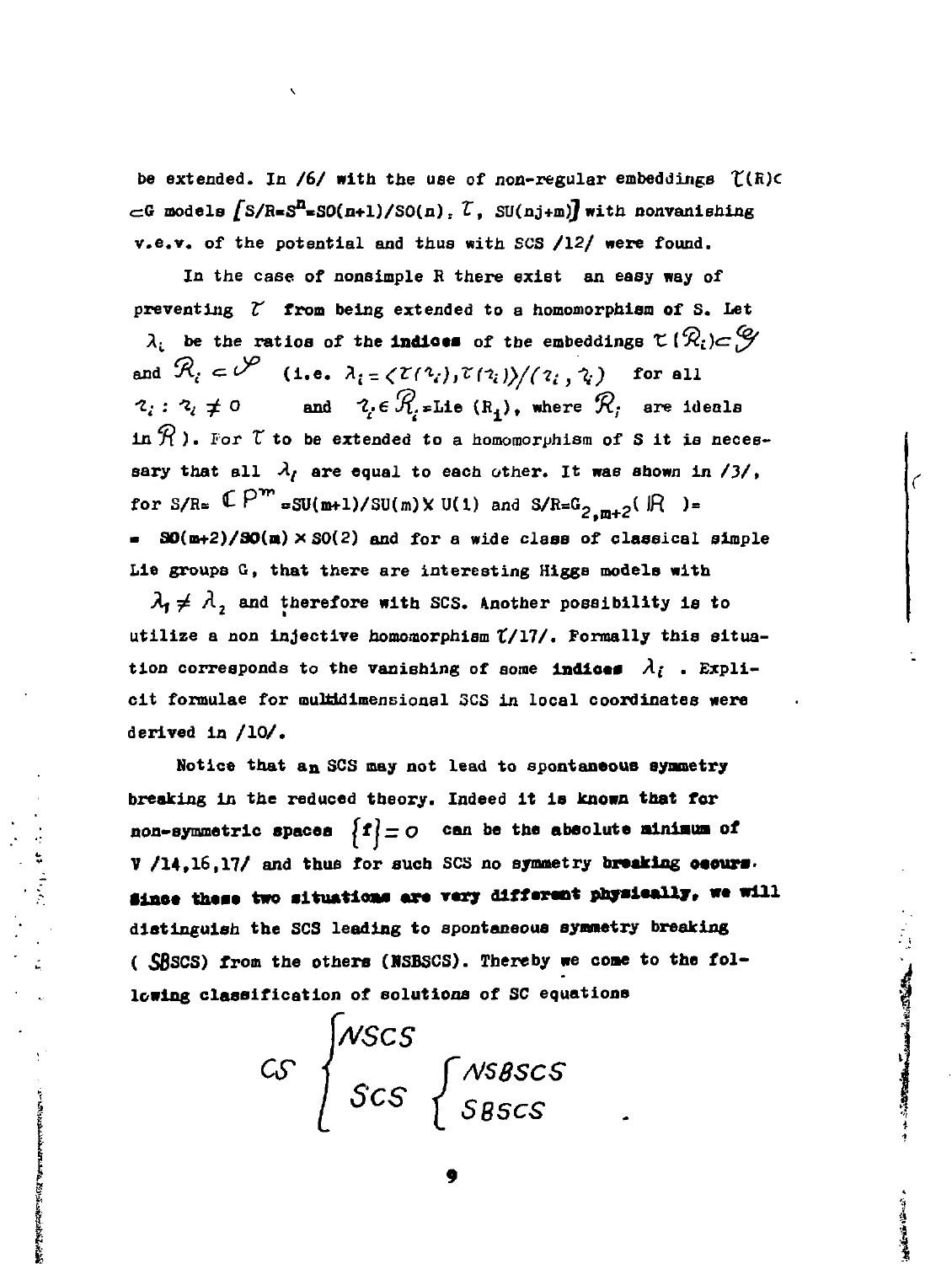#### **3 . The Einstein Equation**

The S-symmetry of  $\gamma_{mn}$  and  $A_m$  implies that the Kicci ten**sor**  $\kappa$ <sub>*mn*</sub>(*γ*), the tensor  $\kappa$ <sub>*mn*</sub>(*γ*,*A*):= - {*r<sub>m</sub>t*,*r*<sub>*n*</sub> *}* **aa well as J^mn are S-invariant symmetric tensors of the second rank. It is a common knowledge in differential geometry /19,21 / that the set of S-invariant symmetric tensors of the second rank on S/R is in a one-to-one correspondence with the set of AdR-inveriant bilinear yyranetric forms on** *J4..* **This correupondence is established in the following way. The fundamental vec**tor fields generated by  $T_A$  are defined as:  $K_A(y) = A \cdot \exp(T_A t) \cdot y \cdot y \cdot$ **These vector fields are Killing vectors for any S-ir.varient metric У . Besides we hsve** *1К* **,** *^Bj~~ лв* **^D "<sup>I</sup> <sup>f</sup> 0 ie an S-invariant tensor, then the AdR—inrariant form В corresponding to it is given by** 

$$
\widetilde{\beta}(\mathcal{T}_m, \mathcal{T}_n) = \widetilde{\gamma}_s \left( K_m, K_n \right) \quad . \tag{10}
$$

In (10) the point  $y = 0$  denotes the coset  $[e]$  of  $S/R$ .

**The decomposition of Killing vectore K<sub>A</sub>(y) with respect to the basis**  $\{T_m^{\prime\prime}\}\$  (dual to the basis of 1-forms  $\{T^m(\mathcal{Y})\}$ **defined in (4b)) at each point** *4* **depends, of course,** *on the*  section  $\sigma$  and can be found in /18/. We choose  $\sigma$ (0) =  $e \in S$ **in order to have**  $K_{\mathbf{m}}(o) = \widetilde{\mathcal{T}}_{\mathbf{m}}(o)$  for all  $\mathfrak{m} \in \{1, \ldots, d\}$  and thus  $\widetilde{\mathfrak{F}}_{\bullet}(\mathcal{K}_{m},\mathcal{K}_{n})=\widetilde{\mathfrak{F}}_{\bullet}(\widetilde{\mathcal{T}}_{m},\widetilde{\mathcal{T}}_{n}):=\widetilde{\mathfrak{F}}_{\bullet,mn}.$ The decomposition of AdR( $\mathcal{H}$ ) into irreducible representa-

**tions of R can be written in the form** 

$$
\mathsf{Ad}\,R\,\mathcal{M}=\sum_{i=1}^{N_{\text{r}}}\sum_{\rho=1}^{N_{\text{H}}(2)}\psi^{i\varphi}\,,\tag{11a}
$$

$$
\mathcal{M} = \bigoplus_{i=1}^{M} \bigoplus_{p=1}^{M_i(x)} \mathcal{M}^{np} \qquad (11b)
$$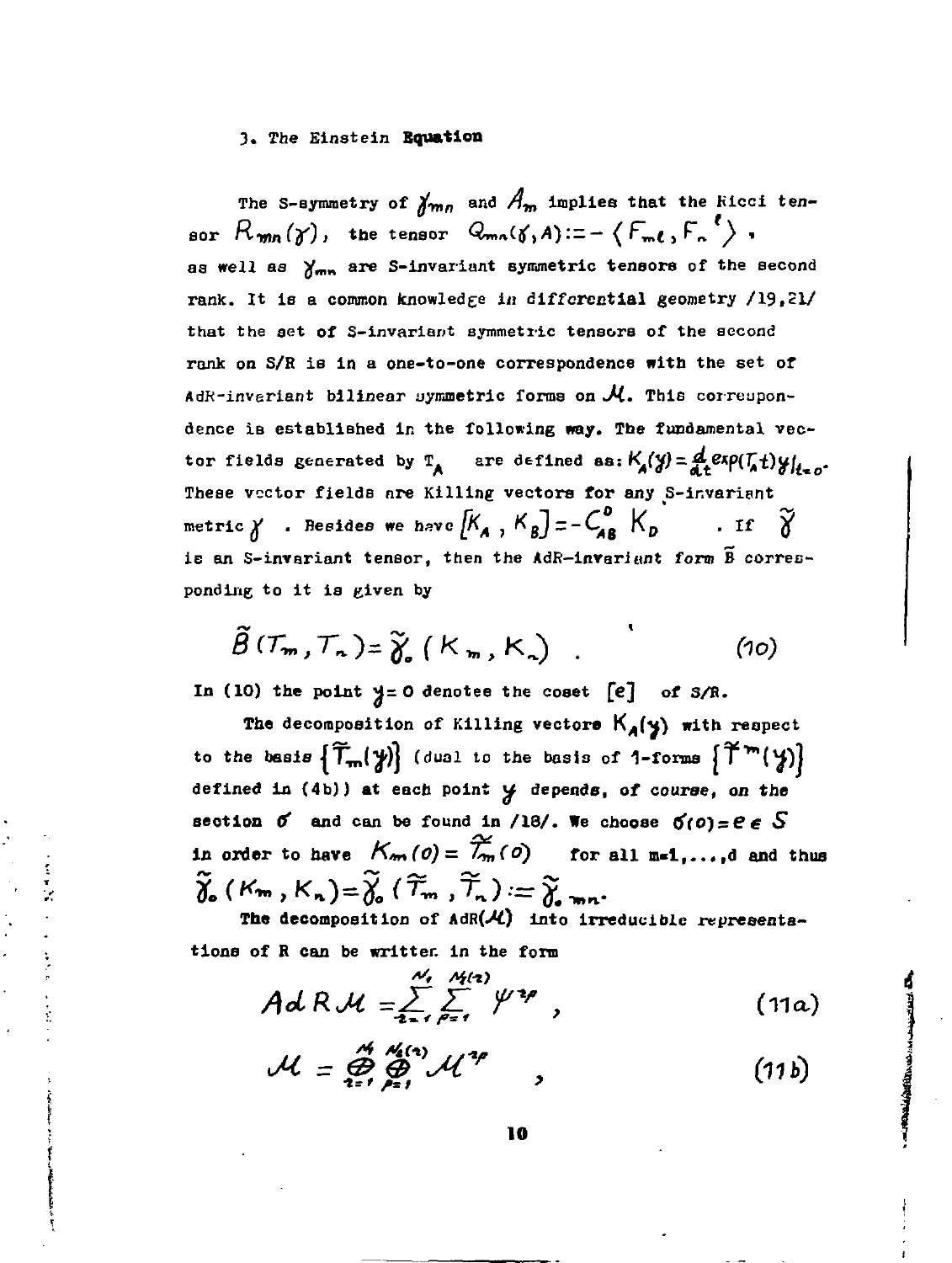where the representations  $\{\psi^{\alpha} \}_{\rho=1}^{N_{\alpha}(\alpha)}$  are all equivalent  $\psi^{n_p}$  and  $\psi^{n_p}$  are nonequivalent for  $\psi^{n_p}$ .  $while$ 

The set of S-invariant symmetric tensors of the second rank forms a linear space of dimension  $N = \sum_{r=1}^{M_1} N_2(r) (N_2(r) + 1)/2$ /19/. Although up to now we used the rule of summation over repeated indices in the following we will not be able to keep to it. According to (11) we introduce composite indices  $m=(i, rp)$  in  $M$  and choose an orthonormal tasis  $T_{(i, np)}$  for  $M$ so as  $T_{(i,2p)} \approx T_{(i,2q)}$  (with respect to  $AdR(\mathcal{M})$ ). Then the S-invariance yields that  $\delta_{\alpha(i,2)}(i,3)}$ ,  $R_{\alpha(i,2)}(i,3)}$ <br>and  $Q_{\alpha(i,2)}(i,3)}$  are proportional to  $\delta_{ij} \delta_{23}$ . If the corresponding coefficients of proportionality for  $\gamma_{\text{omn}}$ are given

$$
\gamma_{\alpha\alpha,\gamma\gamma\gamma;\mathbf{i}_{\mathbf{j}},\mathbf{i}_{\mathbf{\hat{p}}}} = (1/\mathsf{M}_{\mathbf{a},\mathbf{p}\mathbf{q}}^2) \delta_{\mathbf{a}\mathbf{s}} \delta_{\mathbf{i}\mathbf{j}} \quad , \tag{12a}
$$

 $(12b)$ 

those for R<sub>omn</sub> and Qomn can be evaluated  $R_{\sigma(i, \tau\rho)(j, s_0)} = R_{\sigma_i \rho_j}(\lbrace M \rbrace) \delta_{\tau i} \delta_{ij}$ 

$$
Q_{\sigma(i_1 \gamma_1) i_1 \gamma_1} = Q_{\sigma_i \rho \gamma} (\{\mu\}, \{f\}) \delta_{\alpha r} \delta_{ij}, \qquad (12c)
$$

and the Einstein equation (2a) reduces to

1.4 · 三、 各種的な場合の場所を

$$
R_{\gamma,\rho_{\phi}} = (4\pi \kappa/e^{2}) Q_{\gamma,\rho_{\phi}}.
$$
 (13)

Let us now find the explicit dependence of  $K_{\gamma,\rho\phi}$ ,  $K_{\gamma,\rho\phi}$ and  $V$  on  $\{M\}$ . The presence of equivalent representations in (11) leads in (13) to a set of complicated nonlinear matrix equations for the matrices  $||1/M_A^2||_{pq} := 1/M_{n,pq}^2$ . For the sake of simplicity we restrict ourselves to the case  $N_2(r)$ - f for all r.

The formula for the Ricci tensor at the point  $y=0$  in the basis of Killing vectors  $\{K_m\}$  reads /24/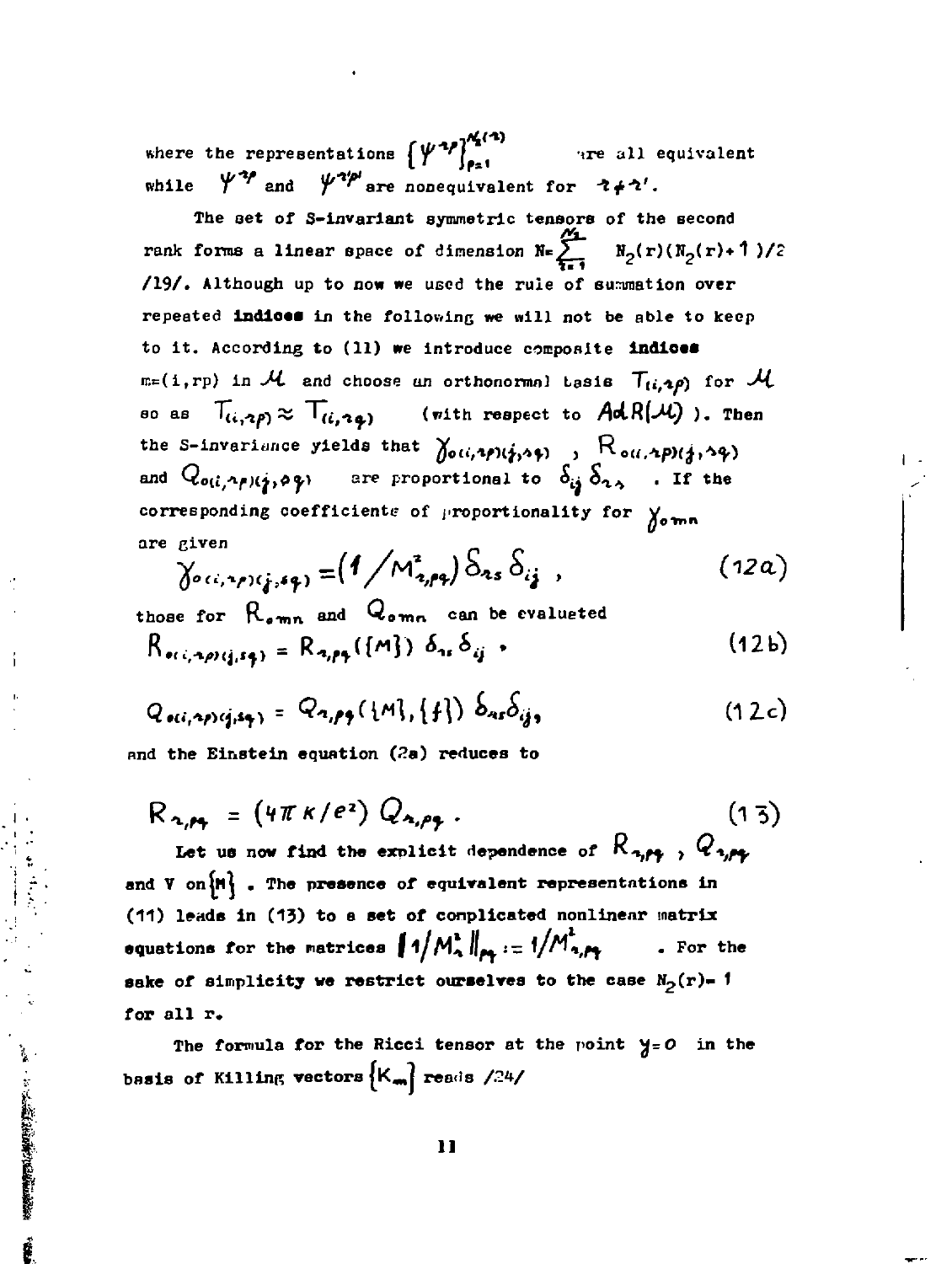$$
R_{\bullet m n} = \sum_{\pi i = \pi i \pi n} (1/2) \gamma^{\pi i m i} \left[ \sum_{e' \in e} (1/2) \gamma^{\pi i n i} \gamma_{m e'} \gamma_{m e'} C^{\epsilon'}_{m i n i} C^{\epsilon'}_{m i n i} - \gamma_{m i n} C^{\epsilon'}_{m i n i} C^{\epsilon'}_{m i n i} C^{\epsilon'}_{m i n i} \right]
$$
\n
$$
- \gamma_{\pi i n i} C^{\epsilon i}_{m m i} C^{\epsilon i}_{n m i} C^{\epsilon i}_{m i n i} C^{\epsilon i}_{m i n i} C^{\epsilon i}_{m i n i} C^{\epsilon i}_{m i n i} C^{\epsilon i}_{m i n i} C^{\epsilon i}_{m i n i} C^{\epsilon i}_{m i n i} C^{\epsilon i}_{m i n i} C^{\epsilon i}_{m i n i} C^{\epsilon i}_{m i n i} C^{\epsilon i}_{m i n i} C^{\epsilon i}_{m i n i} C^{\epsilon i}_{m i n i} C^{\epsilon i}_{m i n i} C^{\epsilon i}_{m i n i} C^{\epsilon i}_{m i n i} C^{\epsilon i}_{m i n i} C^{\epsilon i}_{m i n i} C^{\epsilon i}_{m i n i} C^{\epsilon i}_{m i n i} C^{\epsilon i}_{m i n i} C^{\epsilon i}_{m i n i} C^{\epsilon i}_{m i n i} C^{\epsilon i}_{m i n i} C^{\epsilon i}_{m i n i} C^{\epsilon i}_{m i n i} C^{\epsilon i}_{m i n i} C^{\epsilon i}_{m i n i} C^{\epsilon i}_{m i n i} C^{\epsilon i}_{m i n i} C^{\epsilon i}_{m i n i} C^{\epsilon i}_{m i n i} C^{\epsilon i}_{m i n i} C^{\epsilon i}_{m i n i} C^{\epsilon i}_{m i n i} C^{\epsilon i}_{m i n i} C^{\epsilon i}_{m i n i} C^{\epsilon i}_{m i n i} C^{\epsilon i}_{m i n i} C^{\epsilon i}_{m i n i} C^{\epsilon i}_{m i n i} C^{\epsilon i}_{m i n i} C^{\epsilon i}_{m i n i} C^{\epsilon i}_{m i n i} C^{\epsilon i}_{m i n i} C^{\epsilon i}_{m i n i} C^{\epsilon i}_{m i n i} C^{\epsilon i}_{m i n i} C^{\epsilon i}_{m i n i} C^{\epsilon i}_{m i n i} C^{\epsilon i}_{m i n i} C^{\epsilon i}_{m i n i} C^{\epsilon i}_{m i
$$

In accordance with  $(5)$  the two last terms in the r.h.s. of (14) are equal to  $(1)^{n}$ )  $C_2^S(Ad) \delta_{mn}$ 

Using  $(12a)$  we tran.  $\mathbf{r}$ m  $(14)$  to

$$
R_{oisycjs} = \sum_{s:s=s}^{N} (1/2) D_{s':i(s):j(s)}^{s'} \left[ \frac{\mu_{s}^{s} \mu_{s}^{s}}{2 \mu_{s}^{s} \mu_{s}^{s}} - \frac{\mu_{s}^{s}}{\mu_{s}^{s}} \right] + (1/2) C_{s}^{s'} \left( \text{Ad} \right) \delta_{ij} \delta_{s s}, (15)
$$

where  $D^{s'}_{a'ia'ajis} = \sum_{i'j'} C^{(i'j')}_{a'mi'aj'} C^{(i'j')}_{ijs'i'a'j}$ .

In the particular case of a normal metric, i.e.  $M_2^{\mathbf{t}} = M^{\mathbf{t}}$ for all r= 1,..., N, (15) transforms to the corresponding formulae given in ref /13,15/.

Utilizing (6), (12a) and the definition of Q we find

$$
Q_{\text{e}^{i}(\text{e}^{i} \text{e}^{j})} = \sum_{t=1}^{N} M_{t}^{2} \varphi_{\text{e}^{i}(\text{e}^{i} \text{e}^{j})}
$$
\n
$$
\varphi_{\text{e}^{i}(\text{e}^{i} \text{e}^{j})} = \sum_{k} \left\langle \left[ \phi_{i\kappa_{1}}, \phi_{\text{e}^{i} \text{e}^{j}} \right] - \sum_{k} C_{i\kappa_{k}}^{i} \zeta_{\text{e}^{i}(\text{e}^{j} \text{e}^{j})} \zeta_{\text{e}^{i}} - \sum_{\ell \neq j} C_{i\kappa_{k}}^{i\ell_{k}} \zeta_{\ell_{k}}^{i\ell_{k}} \varphi_{\ell_{k}}^{i\ell_{k}} \right\rangle, \qquad (16)
$$
\n
$$
\left[ \phi_{\text{e}^{i}(\text{e}^{j})}, \phi_{\text{e}^{i}(\text{e}^{j})} \right] - \sum_{k} C_{i\kappa_{k}}^{i\ell_{k}} \zeta_{\text{e}^{k}} \zeta_{\ell_{k}} - \sum_{\ell \neq j} C_{i\kappa_{k}}^{i\ell_{j}} \zeta_{\ell_{k}} \varphi_{\ell_{j}}^{i\ell_{k}} \right\rangle.
$$

Introducing the totally symmetric quantities

$$
D_{\mathbf{r}_1}^{\epsilon'} = \sum_{i=1}^{n_i \cdot \epsilon_i} D_{\mathbf{r}(i \cdot \mathbf{y}(i \cdot \mathbf{y})}^{\epsilon'} ,
$$
  

$$
Q_{\epsilon \cdot \mathbf{r}_1} = \sum_{i=1}^{n_i \cdot \epsilon_i} Q_{\epsilon(i \cdot \mathbf{y}(i \cdot \mathbf{z})} ,
$$

where  $p(r) = \dim \mathcal{H}^2$ , and (8), (12) and (15) we obtain for  $R_r$ ,  $Q_r$  and V the expressions

$$
R_{\bullet} = (1/2 n \alpha) \sum_{i' s' = 1}^{\mathcal{N}} D_{i' s}^{s'} \left\{ \frac{M_{i'}^{2} M_{i'}^{2}}{2 M_{i}^{2}} - \frac{M_{i'}^{2}}{M_{i'}^{2}} \right\} + (1/2) C_{2}^{s'}(A d), \qquad (17a)
$$

「地域の主の地域の人物」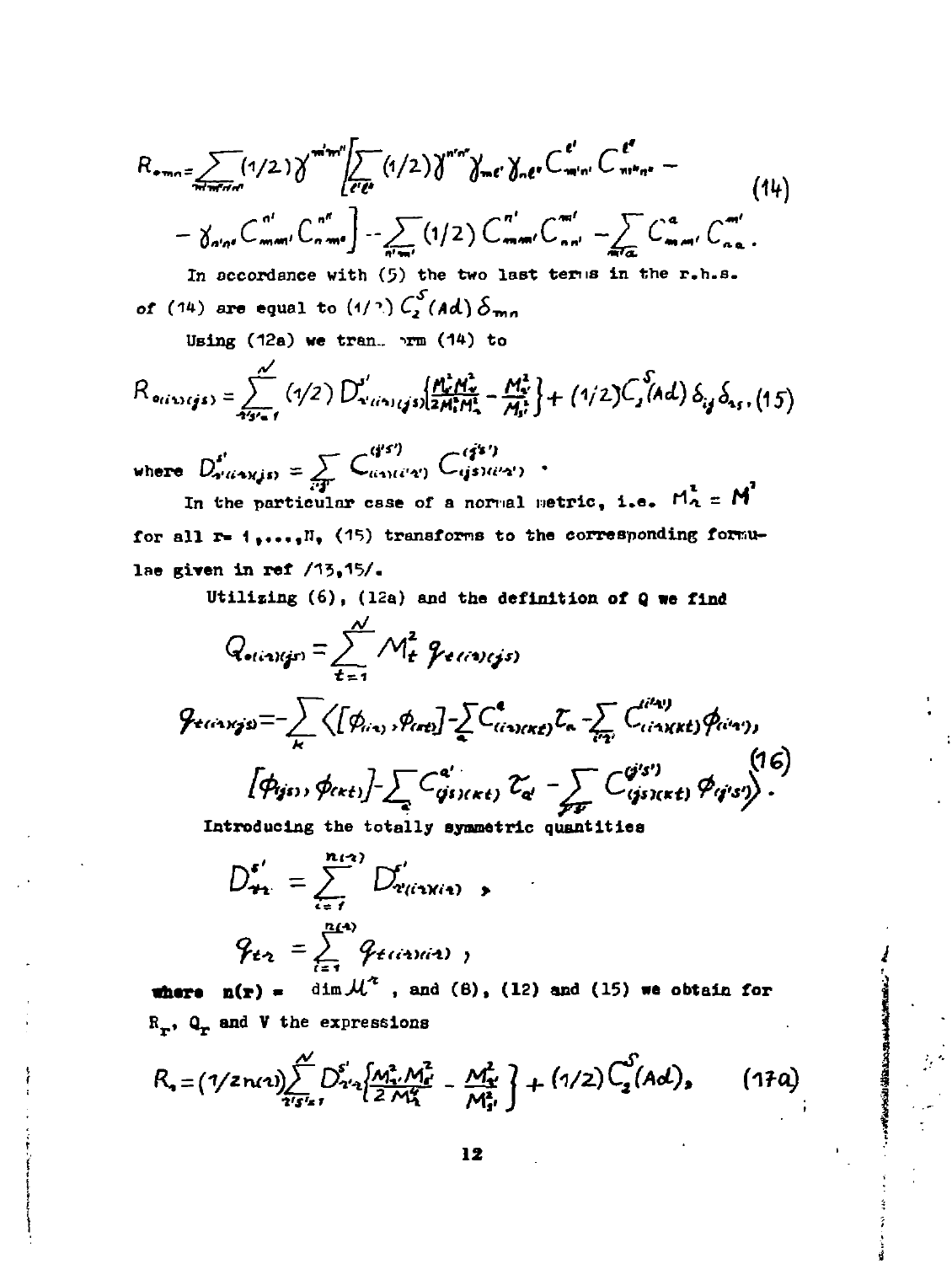$$
Q_{2} = (1/n(2)) \sum_{s=1}^{\infty} M_{s}^{2} q_{s-1}(\{f\})
$$
\n
$$
\sqrt{(\{f\})} = \sum_{s=1}^{\infty} M_{s}^{2} M_{s}^{2} q_{s-1}(\{f\})
$$
\n
$$
(17c)
$$

From  $(17a)$  and  $(17b)$  it can be shown that if we search in (13) only for solutions corresponding to the normal metric and G=R then this equation reduces to equation  $(4)$  of ref. /15/. Obviously if the normal metric is not a solution of (13) then equation (4) of ref /15/ has no solution, while (13) in principle always has a solution.

If  $M_2^2$  are solutions of (13) then the dimensionless quantities  $\mu^2_2 = M^2(\psi \pi k / \mathcal{C}^2)$  are solutions of (13) with  $\psi \pi k / \mathcal{C}^2 = 1$ .

Let us introduce a simplifying vector notation  $\vec{v} = (\mu^2, ..., \mu^2)$ ,  $\vec{R} = \{R_1, ..., R_N\}$  and  $\vec{Q} = \{Q_1, ..., Q_N\} \in \mathbb{R}^N$ . The dimensionless equation (13) takes the form

$$
\vec{R}(\vec{v}) = \vec{Q}(\vec{v}) \qquad (18)
$$

The number of equations in (18) can be reduced from N to  $N-1$ . Actually let  $\vec{\beta} \in \mathbb{R}^{N-1}$ be a solution of

 $L_{+} = Q_{1}(\{1,\vec{\beta}\})R_{\{1\}}(\{1,\vec{\beta}\}) - R_{1}(\{1,\vec{\beta}\})Q_{\{1\}}(\{1,\vec{\beta}\}) = 0$ , (19) where  $t = 1, ..., H-1$ . Then  $\vec{y} \in \mathbb{R}^N$  defined by  $\vec{y} := y_i \{1, \vec{\beta}\},$ <br>where  $y_i = R_i(\{1, \vec{\beta}\})/Q_i(\{1, \vec{\beta}\})$  is a solution of (18) and every physically meaningful solution  $(\gamma \neq 0)$  can be obtained in this way.

In conclusion we analyse different variants of spontaneous compactification of extra dimensions to a six-dimensional non--symmetric space frequently used in literature

#### 4. Non-Symmetric Space  $S/R = SO(5)/SU(2) \times U(1)$

**CONTRACT AND ACCEPTANCES** 

The embedding  $R = SU(2) \times U(1) \subset S = SO(5)$  is defined by the branching rule

溴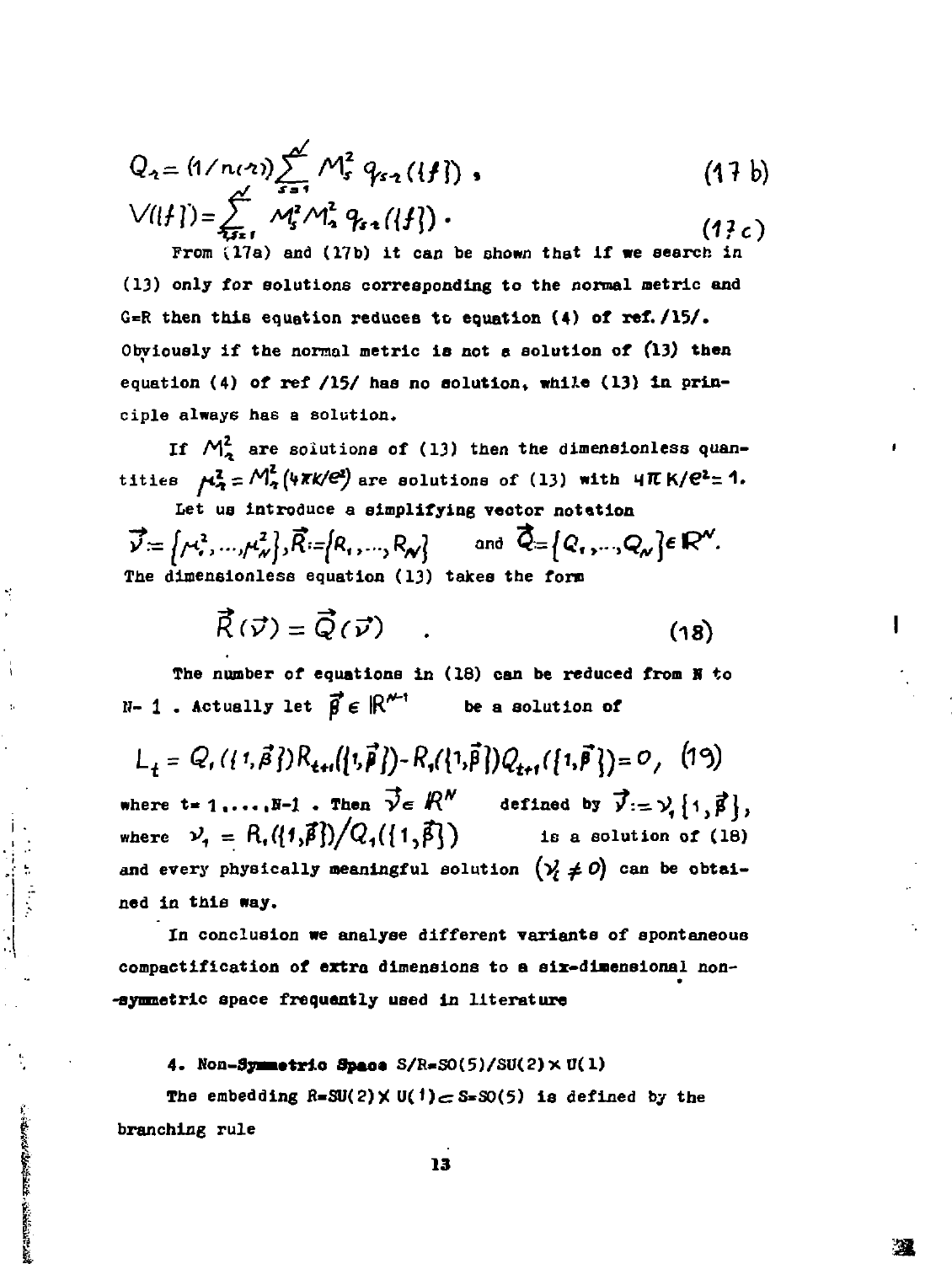$$
AdSO(5)\downarrow_{SU(2)\times U(1)} = \mathfrak{2}(0) + 1(0) + \mathfrak{2}(1) + \mathfrak{2}(-1) + (20)
$$
  
+1(2) + 1(-2).

**, Using (12a) we define the general font of a S0(5) Invariant metric** 

 $\delta$ <sub>oc</sub>(*x*)<sub>(*is*</sub>) = (1/  $M^2$ <sub>1</sub>)  $S_{ij}$   $S_{ns}$ ,  $z$ , *s*= 1, 2 (21) and choose in (11)  $\psi'_{-2}$ (1)+2(-1) and  $\psi_{-1}$  1(2)+ 1(-2). Thus in (21)  $1, j = 1, 2, 3, 4$  when  $r = s = 1$  (n(1)=4) and  $i_{0}j = 1, 2$ when  $r = s = 2$   $(n(2) = 2)$ .

**From (17a) we find the quantities H\_ correeponding to the metric (21)** 

$$
R_1 = 3 - M_1^2 / 2M_2^2
$$
  
\n
$$
R_2 = 2 + M_1^4 / 2M_2^2
$$
 (22)

**Now we are ready to study various possibilities of spontaneous compactiflcation Into S0(5)/3U(2)x U( 1 ) which are induced**  by different background gauge fields ( $\phi^{\text{ext}}$ ) in different mo**dels** *[ttG]* **.** 

**First we briefly recall the model discussed In /15/ with G-3U(2)XU(1). We find that** 

$$
Q_{\text{outwigs}} = 2 M_{\text{a}}^2 \delta_{ij} \delta_{\text{as}}, \qquad (23)
$$

**i.e.**  $Q_a = 2M_a^2$  and thus the equation (19) takes the form

$$
(\epsilon \beta^2 + \beta + 1)(\beta - 1) = 0 \qquad (24)
$$

**The State of the State of State of the State of State of State** 

The only solution of (24) is  $\beta = 1$ , which corresponds to the **solution In the form of normal metric found In /15/.** 

If we enlarge G this solution will not in general be **stable and therefore it is worthwlle to find another models with SCS.**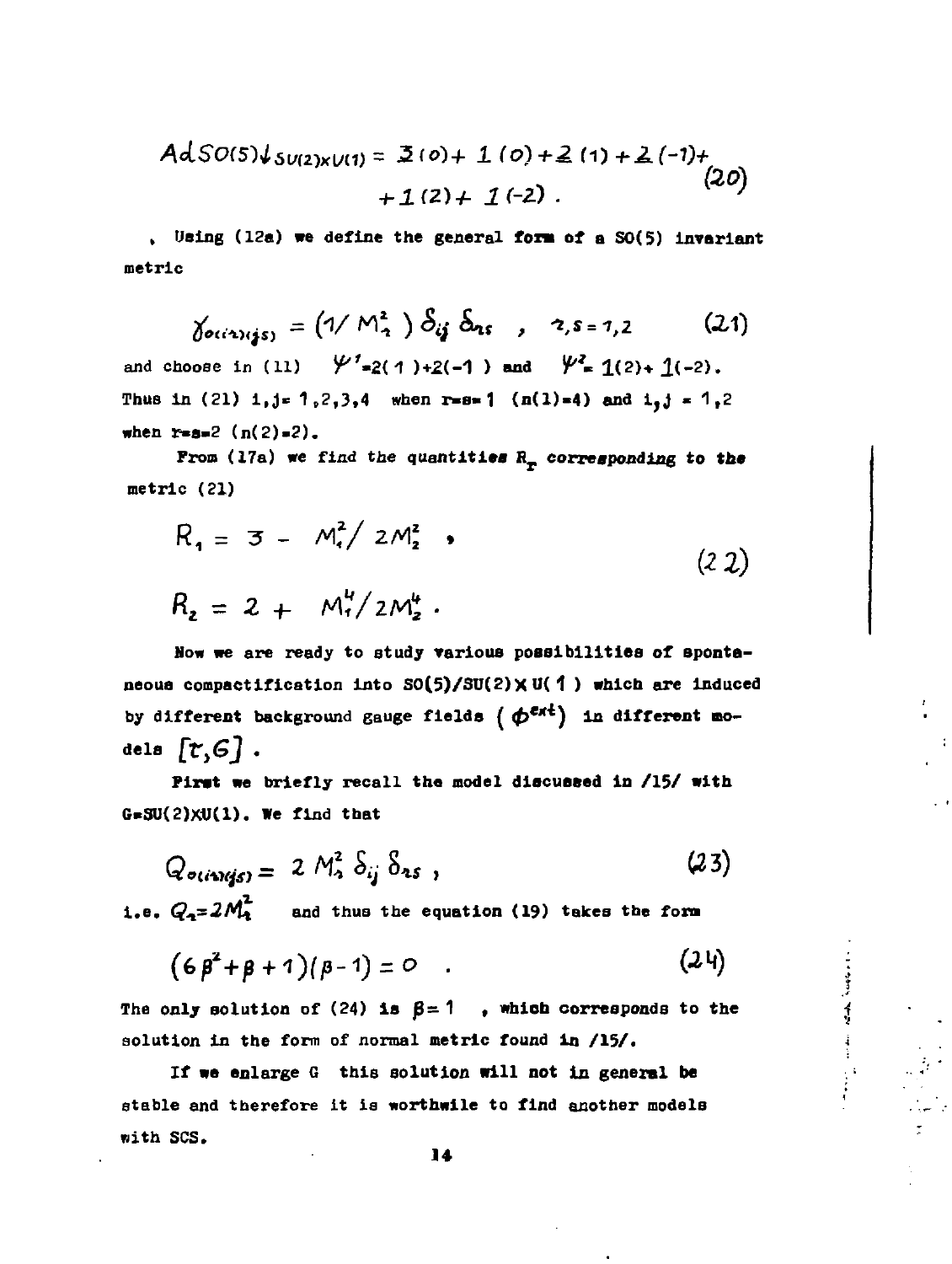**We shall consider now the interesting model proposed within the framework of CSDR scheme in /16/ .** 

Let  $G \approx SU(5)$  and  $\mathcal{T}(SU(2) \times U(1))$  be defined by the branching **rule** 

$$
AdSUS \downarrow^{\mathcal{L}}(SU(2) \times U(1)) = \mathbf{3} (0) + 1(0) + 3 \leq (1) + 1
$$

$$
+ 3 \le (-1) + 8 \le (0)
$$
.

To find **new** GS **we** shall follow the algorithm proposed in **sect. using at the same time some results of /16/.** 

**Stap.1. the solutions of constraints (3)** form **a scalar triplet f of the gauge group of the reduced theory H •**  =C<sub>SU(5)</sub>(L(SU(2)XU(1)))=SU(3)XU(1).

Step 2. For the calculation of both potential and  $Q_{\mathcal{A}}$ we have to find the quantities  $q_{13}$ . Notice that  $q_{23}$  can be easily calculated (see  $/17/$ ) with the help of parpings similar to those introduced in **/6/.** The result is

$$
Q_{11} = 3 |f|^{4} - 8 |f|^{2} + 36/5 ,
$$
  
\n
$$
Q_{12} = Q_{21} = 2 |f|^{2} ,
$$
 (25)

 $q_{12} = 12/5$ .

**UsinR (17b), (17c) and (25) we rind** 

$$
Q_{1} = M_{1}^{2} \left[ (3/4) / f /^{4} - (2 - \beta/2) / f /^{2} + 8/5 \right], \qquad (26a)
$$

$$
Q_2 = M_t^2 \left[ \frac{|f|}{2} + 6\beta/5 \right], \qquad (26b)
$$

$$
V = M_{\bullet}^4 [3|f|^4 - 4(2-\beta)|f|^2 + (12/5)(3+\beta^2)], (26\epsilon)
$$

 $\mathcal{L}$ 

**where**  $\beta = M_1 / M_1$ . Our result (26c) differs slightly from the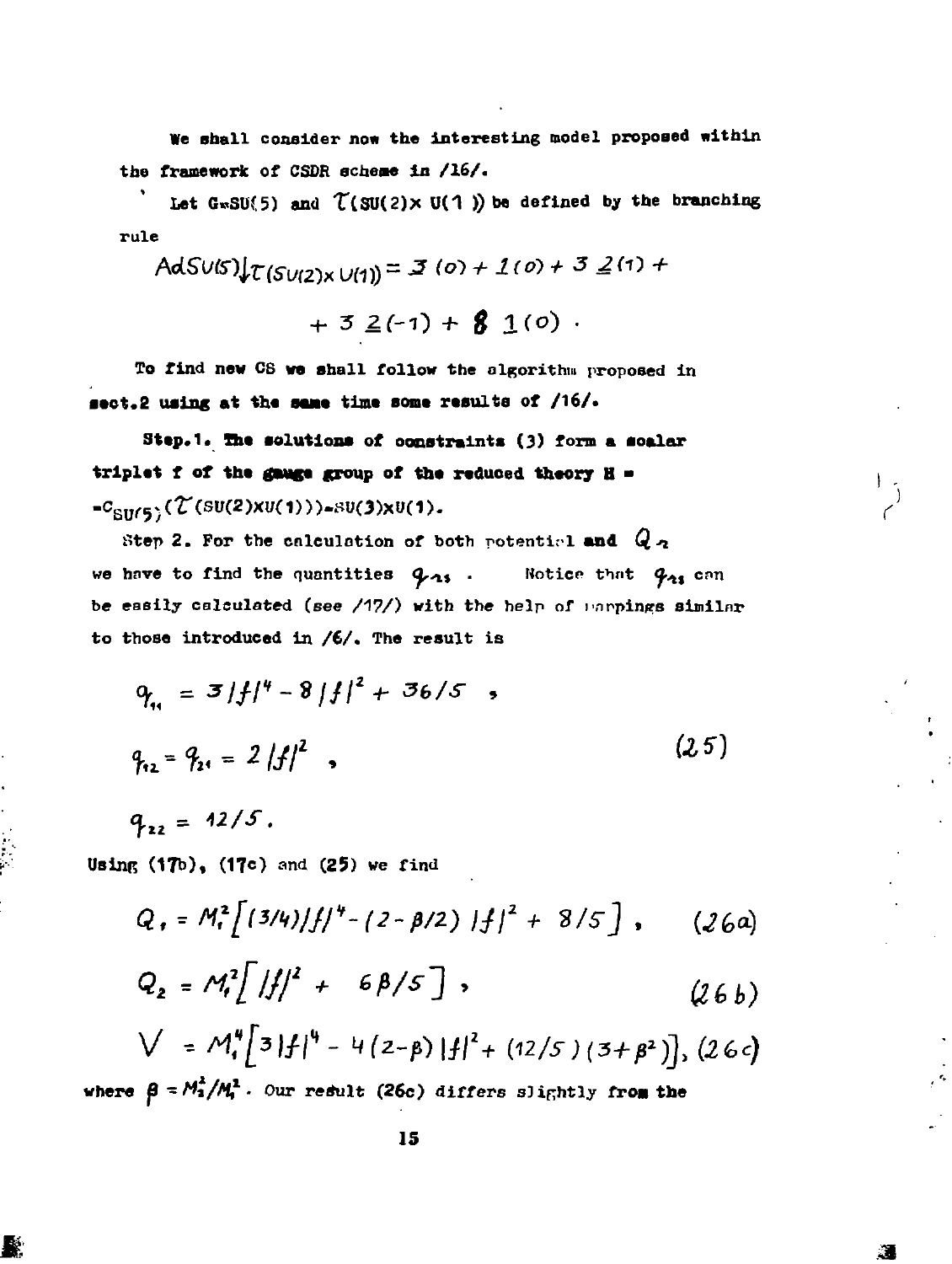corresponding formula (15) of ref /16/. In /16/ the term of the zeroth order in |t| is the following:  $M_r^{\mu}$  (6/5)  $(3+2\beta^2)$ .

We see that if  $\beta \geqslant 2$ , the potential (26c) has the absolute minimum at  $r^{vac} = 0$  and no other extrema exist. If  $\beta < 2$ , the absolute minimum is attained at the points satisfying  $\left|\int_{-\infty}^{\infty} f(z/\tau)(z-\beta) \right|$  with positive v.e.v. of the potential whereas  $f^{ext} = O$  is a local maximum of  $V$ .

It is interesting to find out how the dynamics (i.e. equation (19)) answers the question whether the spontaneous symmetry breaking occurs ( $\beta \langle . \rangle$ ) or not ( $\beta \geqslant 2$ ). Notice that in principle both cases can be realized if for  $\int_{0}^{x} \frac{dx}{x} dx = \frac{2}{3}(2-\beta)$ we get  $\beta$  ( 2 and for  $f^{\text{ext}} = 0$   $\beta \ge 2$  (in such a case both solutions would be SCS, the first being SBSCS and the second ESBSCS).

Equation (19) for  $f^{ext} = 0$  reads

$$
12 \beta^3 - 14 \beta^2 - 3 = 0 \ . \tag{27}
$$

The only real solution of (27) is approximately equal to

$$
\beta \approx 1.312 \qquad , \qquad (2.8)
$$

and thus a solution of (2) is given by (6) and (21) with

$$
\hat{A} = \phi = 0,
$$
\n
$$
M_{4}^{2} \approx 1.455 (e^{2}/4\pi k),
$$
\n
$$
M_{2}^{2} \approx 1.909 (e^{2}/4\pi k).
$$
\n
$$
\text{For } |f^{\text{ext}}|^{2} = (2/3)(2-\beta) \quad \text{we have}
$$
\n
$$
8\beta^{3} + 84\beta^{2} - 30\beta - 7 = 0.
$$
\n(30)

「その日本の大学のことをいくらいという」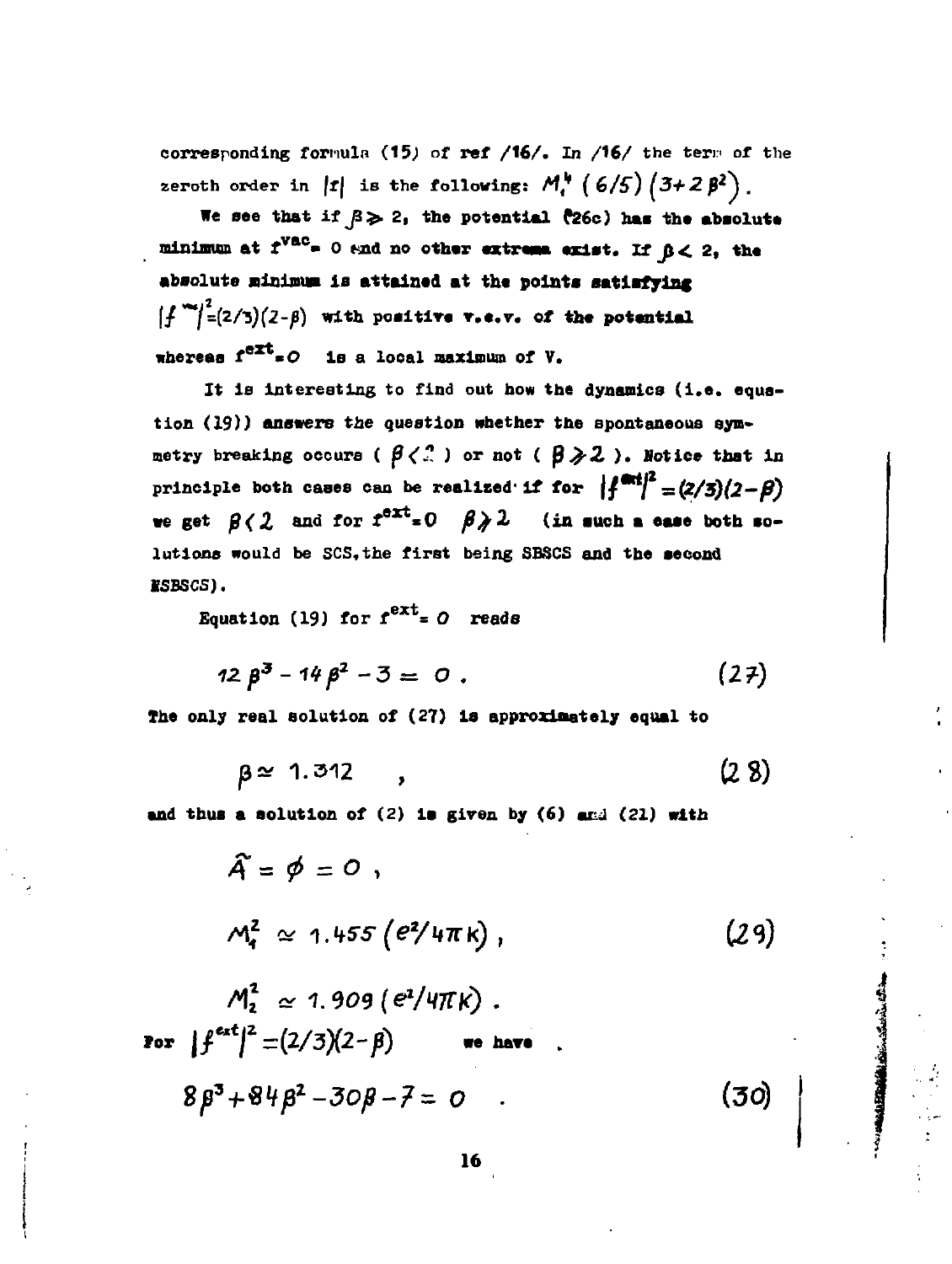**The only positive solution of (30} ia** 

$$
\beta = 1/2 \quad , \tag{31}
$$

**and the solution of (2) corresponding to it is given by (6) and (21) with** 

$$
\widetilde{A} = 0 \n\phi = \sum_{i=1}^{\infty} \frac{d}{i!} \phi^{i} , |f|^{2} = 1 ,
$$
\n
$$
M_{1}^{2} = (5/2) (e^{2}/4\pi \kappa) \nM_{2}^{2} = (5/4) (e^{2}/4\pi \kappa).
$$
\n(32)

**From (28) aad (31) we see that both solutions (29) aad (32)**  are of symmetry breaking type  $(\beta \leq 2)$ ;  $(29)$  is a NSCS and  $(32)$ **is a SBSCS.** 

#### **ACkaowledgeneate.**

I am grateful to **k**. **Faberichesi** and D.V. Shirkey for helpful discussions and to D.I. Kasakov for his support at the La**boratory of Theoretical Physics, JINR. I would like to thaak**  particularly Yu.A. Kubyshim and I.P. Volobujev for their perma**aeat laterest ia the presaat work aad for aaay iatereatiag aad useful diaeuaslaas.** 

#### **References**

1. N.S. Wanton: Nucl. Phys. **B158**, 141(1979); P. Forgacs, N.S. **Hanton: Commun. Math. Phys.** *22.,* **15 (1980); A.S. Schaarz: Contoun. Hath. Pays. 56» 79 (1977); J. Harnad, S. Schider, J. Tafel; Lett. Math. Phys. A. 107 (I960); L. likolova, Т.Л. Risovi JIKR preprint, Dubna E5-80-485 (I960); a. Chap**line, R. Slansky: Mucl. Phys. **B202**, 461 (1982); I.P. Volo**bujev, G. Rudolph: Teor. Hat. Piz. £2, 388 (1985) (Theor. Math. Pays. £2, 261 (1985))** 

**17** 

Q.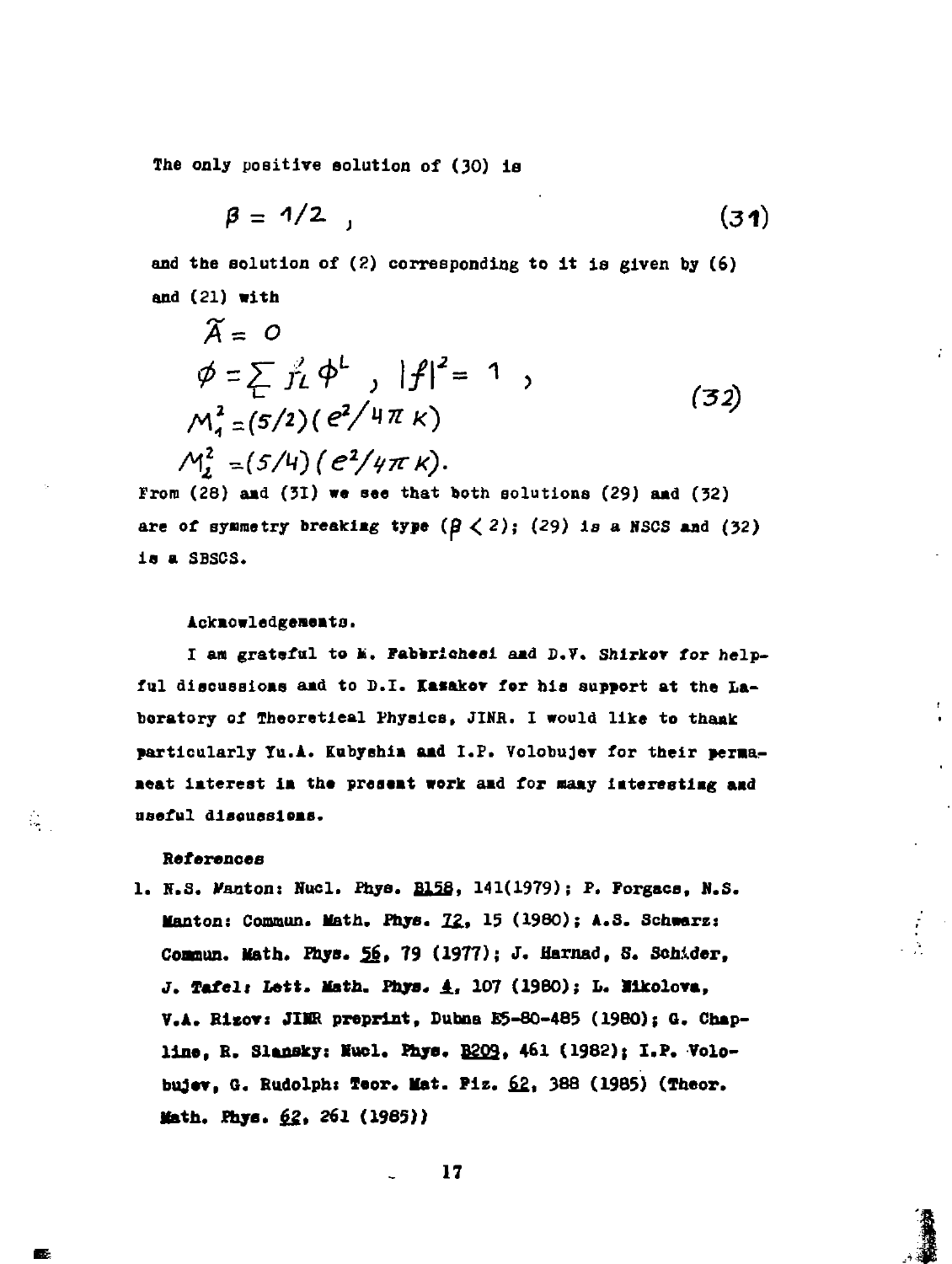- **2. H.S. Kanton: Hucl. Fhye. B193. 502 (1981)**
- **3 . I.F. Volobujev, Yu. A. Xubyshln: Teor. Hat. Flz 6\_fl, 225 (1986); 6\_fi, 368 (1986) (Theor. Hath. Fhya. fig, 788 (1986); 6fi, 885 (1986))**
- **4. F.A. Bala, K.J. Barnes, F. Forgaoa, Q. Zoupanos: Hucl. Fhye. B2£3. 557 (1986); K.J. Barnes, H. Surridge: Z. Fhya. С -** Particles and Fields 33, 89 (1986); N.G. Kozimirov, I.I. **Tkachev:** *Z.* **Fhys. С - Particles and Fields 36, 83 (1987)**
- **5. K. Farakos, Q. Koutsoumbaa, И. Surridge, G. Zoupanoe: Nucl. Fhys.** *S231,* **128 (1987)**
- **6. Yu. A. Kubyshin, J.M. Mourio, I.F. Volobujev: Lisbon Universit y preprint IFM 15/87 (1987)**
- **7. E. Cremmer, J. Scberk: Nucl. Fhys. fillfi, 61 (1977); J.F. Luciani: Hucl. Phye. B125, H I (1978); D.V. Volkov, V.I. Tkach: Pls'ma Zh. E^p. Teor. Flz 22» 681 (1980) (Sov. Phye. JETF Lett. 22, 668 (1980)); Teor. Mat. Fiz . 51, 171 (1982) (Theor. Math. Phye. 51, 427 (1982)); S.Handjbir-^Daemi, E. Percacci: Phys. Lett, UZB, 41 (1982); A. Salam, J. Strathdee: Ann. Phys (HY) 141, 316 (1982); S. Randjbar- -Daeal, A. Salam, J. Strathdeej Phye. Lett. 1228, 56 (1983); D.P. Sorokin, V.I. Tkach: Zh. Е1ев. Tehaet. At. lad. Ifl, 1035 (1987)**
- **8. P. Forgaca, Z. Horvath,** *h.* **Pallas Phya. Lett. 147B. 311 (1984)**
- 9. I.P. Volobujev, Yu. A. Kubyshin: Pis'ma Zh. Exp. Teor. Fiz. **45, 455 (1987) (Sov. Fhye. JETP Lett)**
- **10. I.P. Volobujev, Yu. A. Kubyshini (to appear in Theor. Math. Phye.)**
- **11. Yu.A. Xubyshln, J.II. Uourao, I.F. Volobujev: Lisbon Universit y preprint IFII 16/87 (1987)**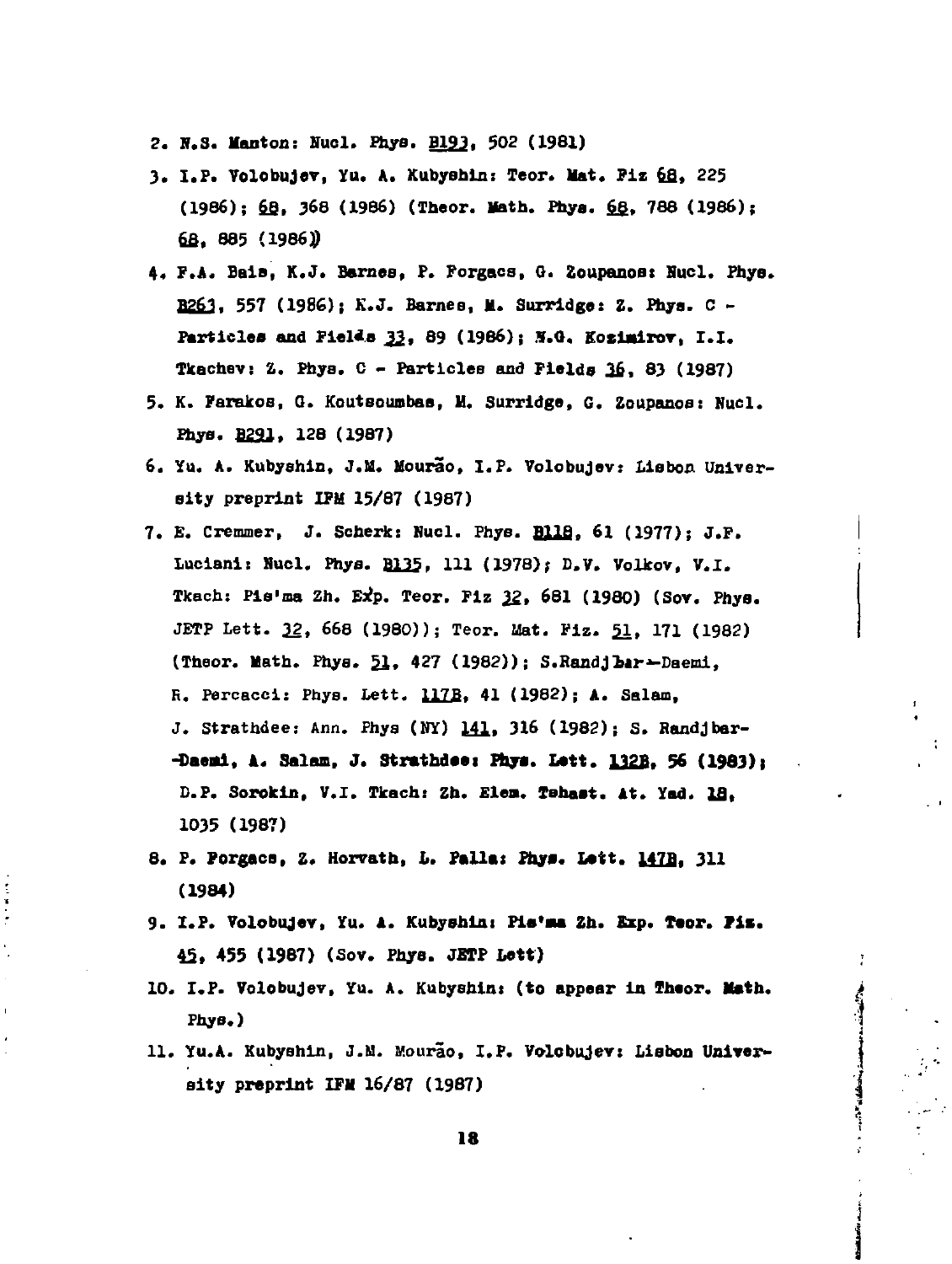- **12. Yu.A. Kubyahin, J.li. Uourao, I.P. Volobujev: (in preparation)**
- **13. M. Surridge: Z. Phys. С Particles and Fields** *21,* **77 (1987)**
- **14. K. Pilch, A.N. Schellekens: Nucl. Phye B25£, 109 (1985)**
- **15. P. Fovgacs, Z. Horvath, L. Palla: Z. Fhys. С Particles and Fields ЗД, 261 (1986)**
- **16. K.Farakos, G. Koutaoumbae. It. Surridge, G. Zoupanos: Phys. Lett. 121B, 135 (1987)**
- **17. G. Rudolph, I.P. Volobujev: Leipzig University preprint, 111-18-155 Lp 1368/87 (1987)**
- **18. L. Castellani, L.J. Romans, N.P. Warnor: Ann. Phye. (BY) 122, 39\* (1984)**
- **19. B. Coquereaux: Acta Phyeica Pol. B15, 821 (1984) >**
- **20. S. Randjbar—Daeal, A. Salam, J. Strathdee: Phye. Lett. 1242, 345 (1983); Hucl. Phys. B242, 447 (1984); F.H. Fraap**ton, P.J. Moxhay, K. Yamamoto: University of North Carolina **preprint IFF-229-UHC (1984); A.N. Schellekens: Nucl. Phye. B21S, 706 (1984)**
- **21. S.Kobayaabi,K. lonicui foundations of Differential Oeoaetry. Vol. I, II, Hew York, London. Interscience Pub. 1963**
- **22. S. Coleman: Proa, of the 1975 Intern. School of Subnuclear**  Physics. Part A, pp.297-421, New York, London. Plenum **Preas, 1977**
- **23. K.J. Barnaa, H.C. King, N. Surridge: Nucl. Phy».** *aSBl,* **253 (1987); K.J. Barnes, F. Forgaea, 11. Surridge, G. Zoupanoa: Z. Phys C - Particles and Fielde 33, 427 (1987)**
- **24. A. Jadcayk: University of Wroclaw preprint, IIP BIr 84-615 (1984).**

**Received by Faallahing Departaent**  о**п Магећ 3, 1988.**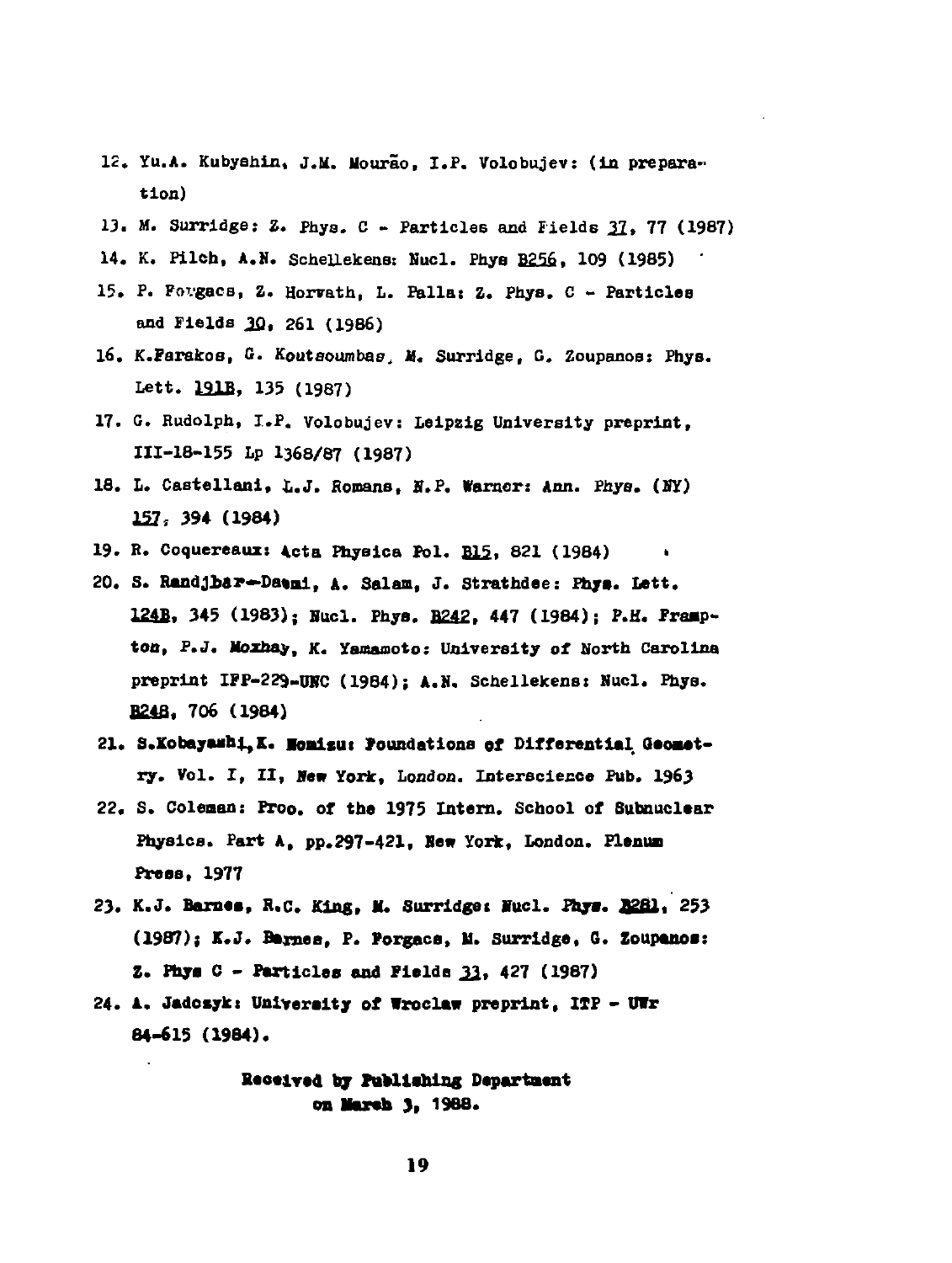### WILL YOU FILL BLANK SPACES IN YOUR LIBRARY?

You can receive by post the books listed below. Prices  $-$  in US \$, including the packing and registered postage.

| D13-84-63      | Proceedings of the XI Internstional Symposium on Nuclear<br>Electronics. Bratislava, Czechoslovakia, 1983.                      | 12.00 |
|----------------|---------------------------------------------------------------------------------------------------------------------------------|-------|
| E1,2-84-160    | Proceedings of the 1983 JINR-CERN School of Physics.<br>Tabor, Czechoslovakia, 1983.                                            | 6.50  |
| D2-84-366      | Proceedings of the VII International Conference on the<br>Problems of Quantum Field Theory. Alushta, 1984.                      | 11.00 |
| D1.2-84-599    | Proceedings of the VII International Seminar on High<br>Energy Physics Problems. Dubna, 1984.                                   | 12.00 |
| D17-84-850     | Proceedings of the III Internstional Symposium on Selected<br>Topics in Statistical Mechanics. Dubna, 1984 (2 volumes).         | 22.00 |
|                | Proceedings of the IX All-Union Conference on Charged<br>Particle Accelerators. Dubna, 1984. (2 volumes)                        | 25.00 |
| D11-85-791     | Proceedings of the International Conference on Computer<br>Algebra and Its Applications in Theoretical Physics.<br>Dubna. 1985. | 12.00 |
| D13-85-793     | Proceedings of the XII International Symposium on<br>Nuclear Electronics, Dubna, 1985.                                          | 14.00 |
| D4-85-851      | Proceedings of the International School on Nuclear Structure<br>Alushta, 1985.                                                  | 11.00 |
| D1.2-86-668    | Proceedings of the VIII Internstional Sominar on High<br>Energy Physics Problems, Dubna, 1986 (2 volumes)                       | 23.00 |
| D3.4.17-86-747 | Proceedings of the V International School on Neutron<br>Physics. Alushta, 1986.                                                 | 25.00 |
| D9-87-105      | Proceedings of the X All-Union Conference on Charged<br>Particle Accelerators. Dubna, 1986 (2 volumes)                          | 25.00 |
| D7-87-68       | Proceedings of the International School-Seminar on Heavy Ion<br>Physics. Duhna, 1986.                                           | 25.00 |
| D2-87-123      | Proceedings of the Conference "Renormalization Group-86".<br><b>Dubne, 1986.</b>                                                | 12.00 |
| D4-87-692      | Proceedings of the International Conference on the Theory'<br>of Few Body and Quark-Hadronic Systems. Dubne, 1987.              | 12.00 |
| D2-87-798      | Proceedings of the VIII International Conference on the<br>Problems of Quantum Field Theory. Alushin, 1967.                     | 10.00 |
| D14-87-799     | Proceedings of the Internstional Symposium on Muon<br>and Plon Interactions with Matter. Dahna, 1987.                           | 13.00 |
|                | Orders for the above-mentioned books can be sent at the address:                                                                |       |
|                | Publishing Department, JINR<br>Head Post Office, P.O.Box 79 101000 Moscow, USSR                                                 |       |

**Contract Contract Contract** 

 $\mathfrak{g}$ ¥

 $\pmb{\mathfrak{z}}$  $\ddot{\ddot{\cdot}}$ 

 $\ell$ 

 $\ddot{\phantom{a}}$ 

 $\mathbb{Z}_p$  5

 $\overline{a}$ 

ï  $\frac{1}{2}$ ţ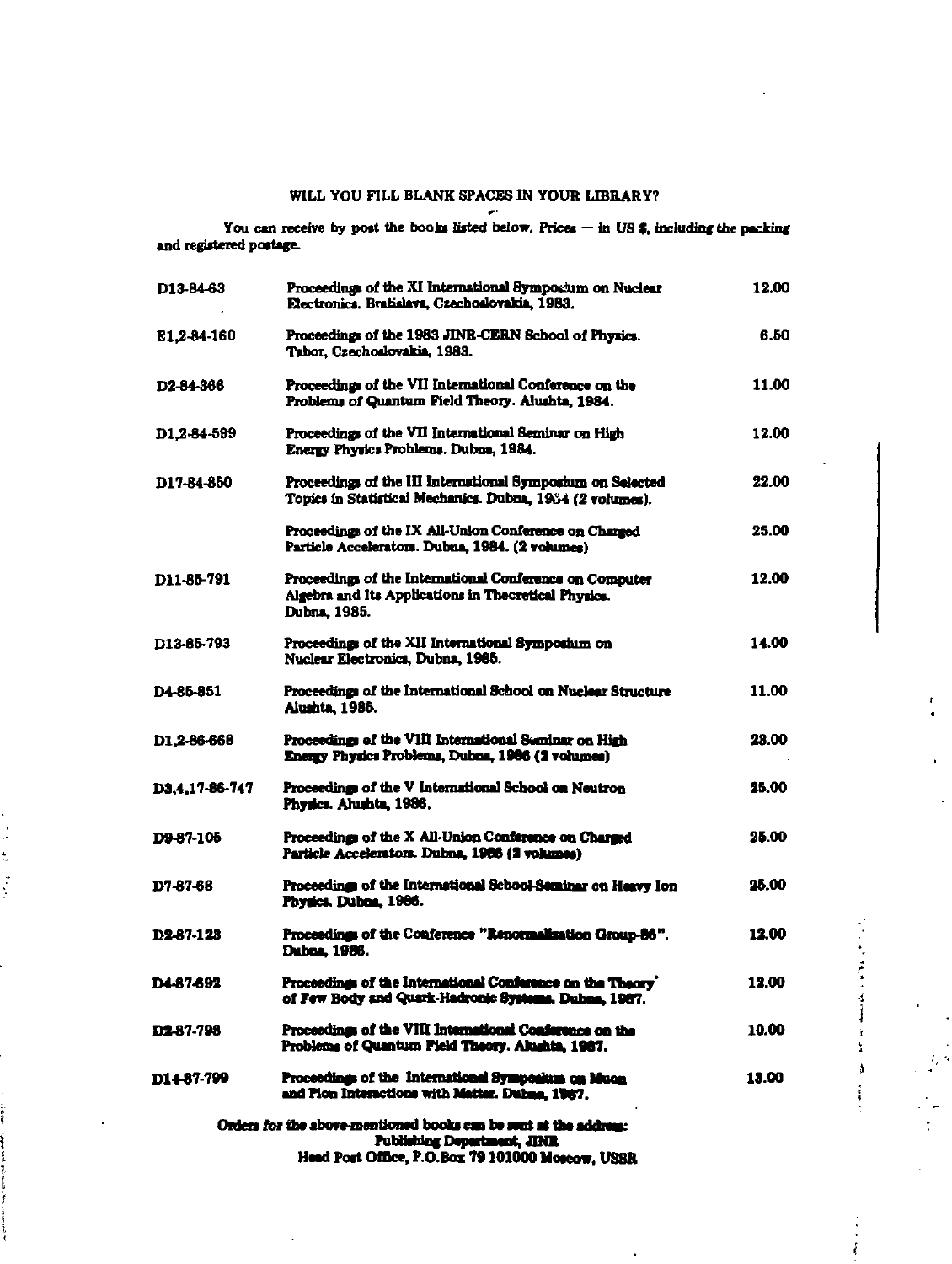$E2 - 88 - 155$ 

 $E2 - 88 - 155$ 

**This of the Contract State** 

Movpao M.M. Спонтанная компактификация в однородные пространства

Рассматривается спонтанная компактификация дополнительных измерений в произвольны в однородные пространства. Для нахождения соответствующих рашений уравнений спонтанной компактификации используются методы теории размерной редукции и наиболее общий вид инвариантных метрик в однородных пространствах.

Работа выполнена в Лаборатории теоретической физики оияи.

Препринт Объединенного института ядерных исследований. Дубна 1988

Mourão J.M. Spontaneous Compactification to Homogeneous Spaces

「今日の「明」の「今日の中国の中国の家」とも、日本の島島村の

The spontaneous compactification of extra dimensions to compact homogeneous spaces is studied. The methods developed within the framework of coset space dimensional reduction scheme and the most general form of invariant metrics are used to find solutions of spontaneous compactification equations.

The investigation has been performed at the Laboratory of Theoretical Physics, JINR.

Preprint of the Joint Institute for Nuclear Research. Dubna 1988